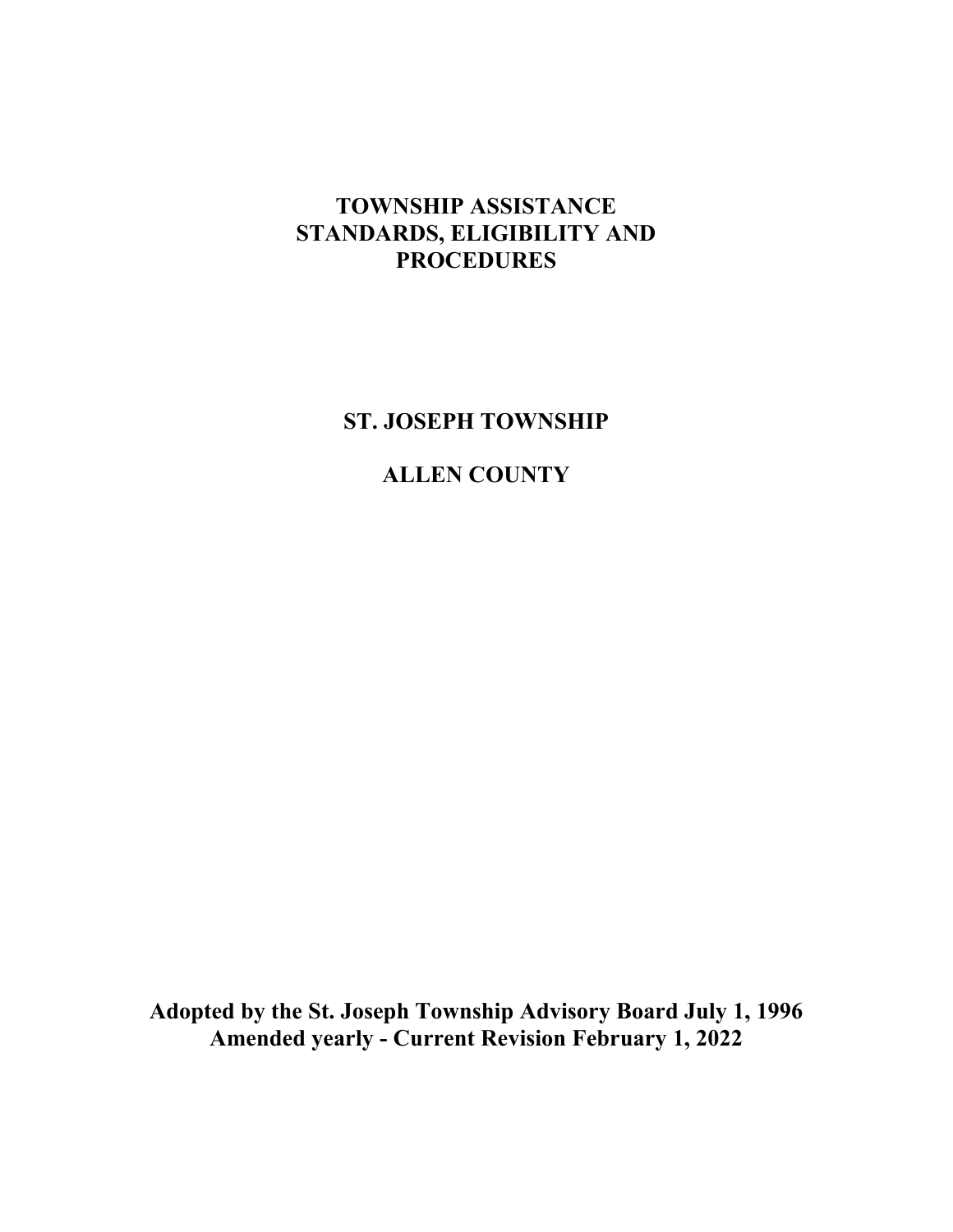## **NOTICE TO ALL CITIZENS OF ST. JOSEPH TOWNSHIP, ALLEN COUNTY, INDIANA REGARDING TOWNSHIP ASSISTANCE STANDARDS, ELIGIBILITY, AND PROCEDURES**

1.00.00 OFFICE HOURS - The St. Joseph Township Trustee's Office is open for business Monday, and Wednesday from 8:00 A.M.-1:00 P.M., and Friday from 8:00 A.M.-12:00 noon, and is located at 6033 Maplecrest Road, Ft. Wayne, Indiana, 46835. The office is closed on special holidays and at other times when it is necessary for the township staff to participate in educational programs or seminars conducted by the Indiana Township Association or other State governmental agencies. A twenty-four hour notice will be posted prior to closing the office for holidays and other above mentioned occasions. (IC 12-20-5.5)

1.00.01 TELEPHONE LISTINGS - The township telephone number is listed in the "Yellow Pages" under the government section, and also, in the "White Pages", under St. Joseph Township. A telephone answering machine receives township calls if all lines are busy during regular business hours and also after regular office hours, holidays, and weekend. A second number is given for those calls that are of an emergency nature after regular office hours. (IC 12-20-5.5)

1.10.00 APPLICATIONS - An individual desiring to make an initial application for assistance from the township should come to the township office during the hours and on one of the days the township is open. If this is not possible, the individual should call to make other arrangements. Individuals will be informed of the services available and the criteria used in determining eligibility. They will be given a list of the documents and or information needed to complete an application and affidavit (see Schedule A"). It is the ultimate responsibility of the applicant and / or member(s) of applicant's household, to furnish all necessary documentation. Except under special emergency conditions, no Township Assistance will be granted at any time except by a personal request at the Trustee's Office.

1.10.01 RECERTIFICATION - During the 180 day period that the application is in effect there may be several different requests for assistance and eligibility may change during that time, therefore, the township trustee may not extend additional or continuing aid to an individual or a household unless the individual or household files an affidavit (see Schedule "A") with the request for assistance affirming how, if at all, the personal condition of the individual or the household has changed from that set forth in the individual's or household's most recent application.  $[IC 12-20-6-1(d)]$ 

1.20.00 COOPERATION - All household members 18 years of age and older will be required to complete an "APPLICATION FOR TOWNSHIP ASSISTANCE - FORM PR-1" (IC 12-20-6-1). Individuals pending a determination for Supplemental Security Income benefits will be required to sign a Social Security Reimbursement Authorization form (see Schedule "A") for interim assistance reimbursement. They must also consent to a disclosure and release of information about the applicant and the applicant's household before township assistance may be provided (IC 12-20-7-1). This application is effective for 180 days. Applicants will be required to complete the application in their own hand. If the individual applicant cannot read or has difficulty completing the process, they may have a friend or relative assist them. The household will be required to cooperate with an investigation of all finances, family responsibilities, and their eligibility to receive other types of governmental assistance. The investigation may include a home visit and/or contact with their relatives who may be able and willing to assist them. [IC 12-20-6-9(9)] and [IC 12-20-6-10(b)]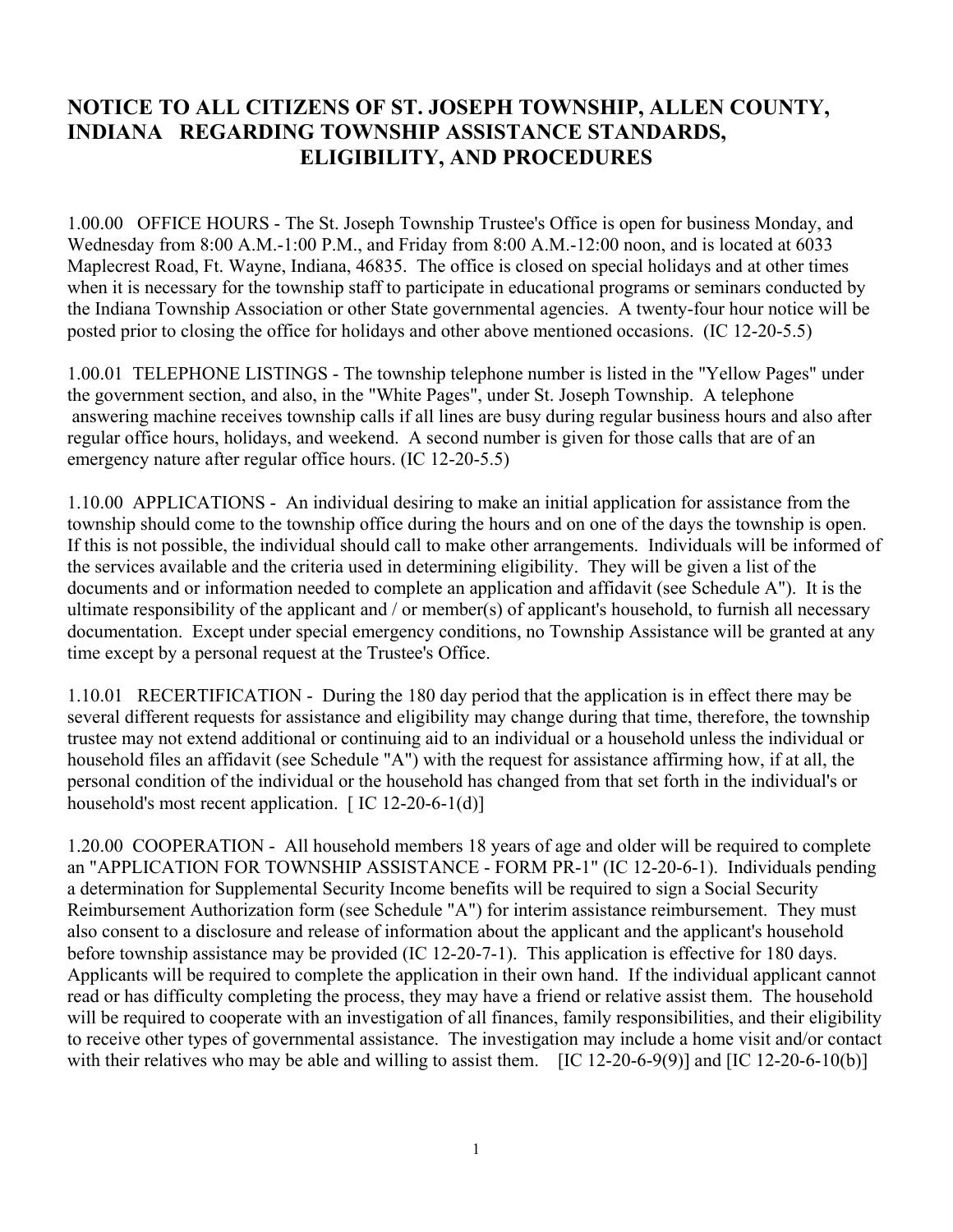1.20.01 RELATIVE DEFINED - "Relative" includes only the parent, stepparent, child, stepchild, sibling, stepsibling, grandparent, step grandparent, grandchild, or step grandchild of a township assistance applicant.  $[IC 12-20-6-10(a)]$ 

1.20.02 EMERGENCY ASSISTANCE DEFINED - "Emergency" means an unpredictable circumstance or a series of unpredictable circumstances that : {1} place the health or safety of a household or a member of a household in jeopardy; and {2} cannot be remedied in a timely manner by means other than township assistance. (IC 12-7-2-76.5)

1.20.03 HOUSEHOLD DEFINED - "household" means any of the following: {1} an individual living alone;  $\{2\}$  a family related by blood;  $\{3\}$  a group of individuals living together at one (1) residence as a domestic unit with mutual economic dependency. (IC 12-7-2-110.5)

1.30.00 APPLICATION REVIEW - In a case of emergency, the trustee shall accept and promptly act upon an application from an individual requesting assistance. In a nonemergency request for trustee assistance, the trustee shall act on the application not later than seventy-two (72) hours after receiving the application, excluding weekends and legal holidays. Unusual circumstances concerning the household may necessitate an additional seventy (72) hour period, which will be called "pending" and reasons will be given that assistance was "pended". The trustee may also grant assistance or deny assistance. (IC 12-20-6-7)

1.30.01 REFERRALS - If the trustee authorizes township assistance on an "emergency" basis and refers the applicant or a member of the applicant's household to make application for another governmental program, the client has fifteen (15) working days, after the date that township assistance is authorized, to make an application for public assistance and comply with all the requirements necessary for completing the application process. An applicant or member of the household who fails to file an application will NOT be granted township assistance for sixty (60) days following the grant of township assistance on an emergency basis. (IC 12-20-6-5)

1.30.02 NONEMERGENCY REFERRALS - If, before granting township assistance (not on an emergency basis), the township determines that an applicant or a member of an applicant's household may be eligible for public assistance other than township, the applicant or household member shall make an application and comply with all necessary requirements for completing the application process for public assistance administered by: {1} the division of family and children and county offices; {2} any other federal or state governmental entity, within fifteen (15) working days after the township's referral, or trustee assistance will be denied for sixty (60) days.

(IC 12-20-6-5.5)

1.30.03 NOTICE OF ACTION - The applicant will be given a written notice of the township's decision, and if assistance is denied, the reasons for the denial will be stated along with the type and amount of assistance denied. If assistance is granted, the type and amount of assistance will be in writing; and the type and amount of assistance partially granted will also be noted. The denial notice will be on FORM PR 1A (see Schedule "B"). This will inform the applicant of their right to appeal the trustee's decision not more than fifteen (15) days from the date of issuance by the trustee. This appeal must be made in writing or orally to the Office of the Allen County Commissioner's Citizens Square, 200 E. Berry Street Suite 410 Fort Wayne, Indiana) The PR 1A may be presented to the applicant or sent to them, at their last known address. (IC 12- 20-6-8) and (IC 12-20-15-2)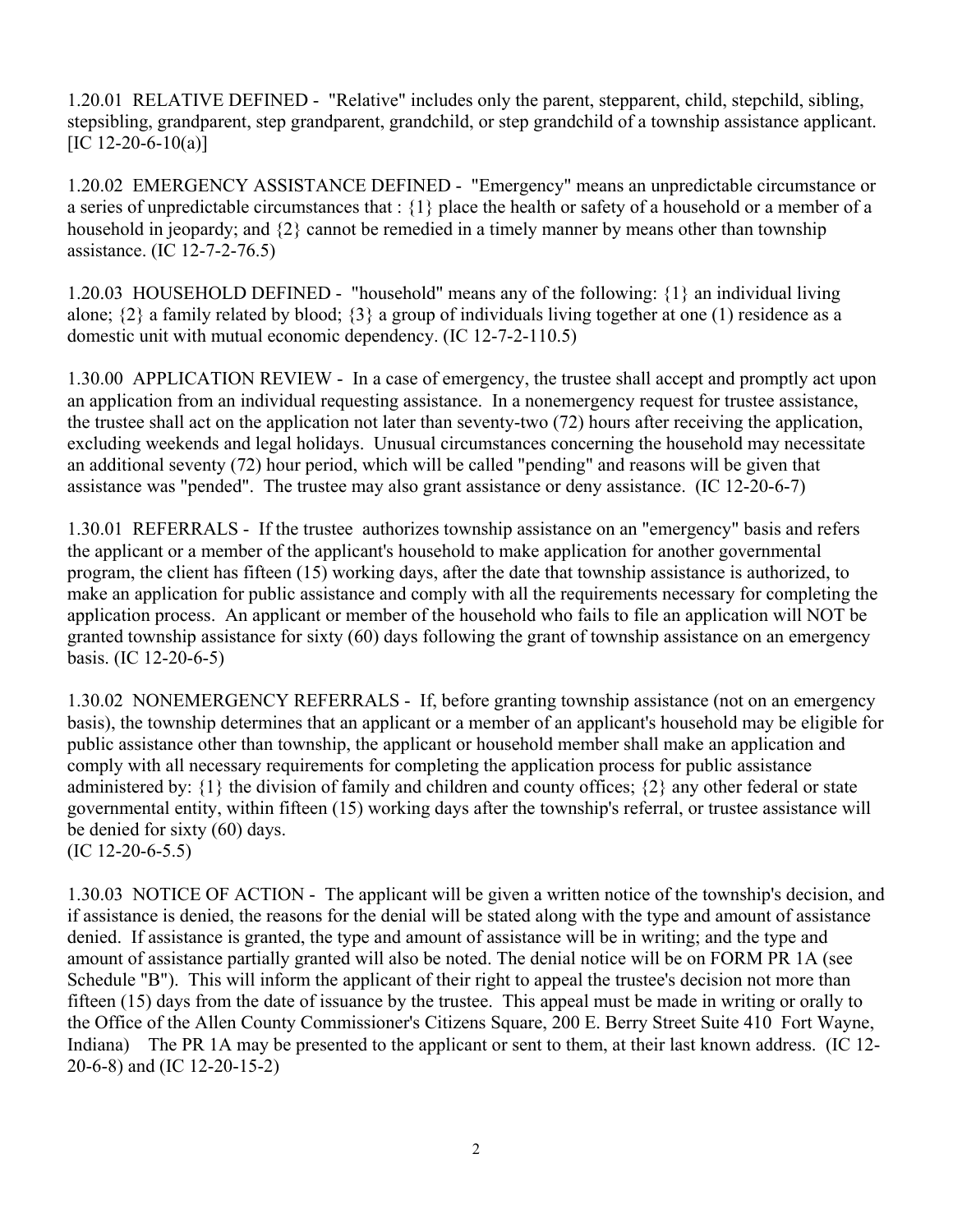1.40.00 DENIALS - Denial of assistance is automatic for one or more of the following reasons:

1.40.01 Falsifying application/affidavit and/or providing false information to gain assistance. This includes, but is not limited to, failure to report income, or under reporting income. If the trustee finds that an individual has obtained township assistance from any township by these actions or means of conduct described in IC 35-43-5-7 (Welfare Fraud), the trustee may refuse to extend aid for sixty (60) days. (IC 12-  $20 - 6 - 6.5$ 

1.40.02 Failure to actively seek employment and/or accept gainful employment when offered, whether the compensation for the work will be payable in money, house rent, or in commodities consisting of the necessities of life. The trustee may refuse to extend aid for sixty (60) days. The trustee will require applicants or any member of the applicant's household to furnish documented evidence that they are actively seeking employment by completing an Employment Form (see schedule "C"). Willful failure to return the Employment forms will result in denial. (IC 12-20-10-1) and (IC 12-20-10-2)

1.40.03 An applicant or an adult member of an applicant's household, voluntarily terminating gainful employment, or being involuntarily terminated for just cause. The trustee shall not be obligated to provide township assistance to or for an applicant or applicant's household for a period of sixty (60) days commencing on the date his/her employment is terminated. (IC 12-7-2-200.5)

1.40.04 Failure to accept adequate free or low cost shelter arrangements provided by relatives or others. Denial will be up to sixty  $(60)$  days.  $(IC 12-7-2-200.5)$ 

1.40.05 A denial will be given for shelter assistance to an otherwise eligible individual if the : {1} individual's most recent residence was provided by the individual's parent, guardian, or foster parent; and {2} individual, without just cause, leaves that residence for the shelter for which the individual seeks assistance.  $[IC 12-20-16-17(g)]$ 

1.40.06 Excess income as established by these guidelines. (see schedule "D")

1.40.07 Failure of an applicant or applicant's household to participate in a work training program offered under the Workforce Investment Act or by a governmental entity. (IC 12-20-12-1)

1.40.08 Failure of an applicant or applicant's household, within fifteen (15) working days of the trustee referral, to make and complete the application process for other governmental programs for which they may qualify or failure to participate or comply, after being referred by the township, in a program offered by any other public or private agency. Denial up to sixty (60) days. (IC 12-20-6-5) and (IC 12-20-6-5.5)

1.40.09 Violence, threats of violence, or abusive language used in or around the trustee office or premises, or any other improper conduct. The trustee will also not provide shelter assistance to an individual who at the time assistance is requested is :  $\{1\}$  under the influence of drugs or alcohol; or  $\{2\}$  incapable of self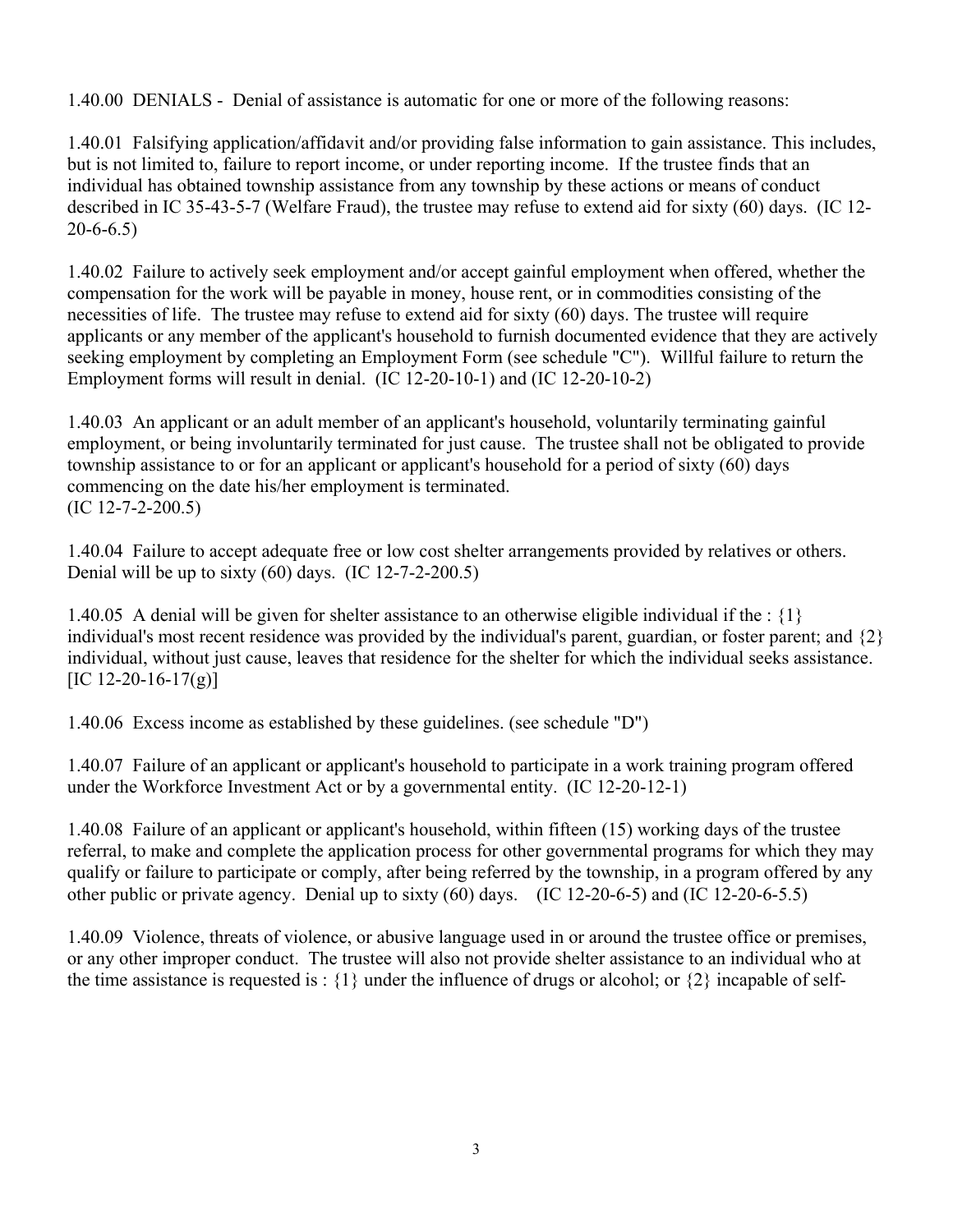care. Furthermore, the trustee may at no cost to the township refer an individual described above, to an appropriate agency or facility located in the county or in an adjoining county that has a program or charter specifically addressing the problems of substance abuse, mental illness, or self-care. [IC 12-20-17-2 (f)]

1.40.10 Wasting resources which could and should have been applied to the household's basic necessities. "Wasted Resources" is defined as follows: {1} the amount of money or resources expended by an applicant or an adult member of an applicant's household seeking township assistance during the thirty (30) days before the date of application for township assistance for items or services that are not basic necessities; or {2} income, resources, or tax supported services lost or reduced as a result of a voluntary act during the sixty (60) days before the date of application for township assistance by an adult member of an applicant's household unless the adult member can establish a good reason for the act. (IC 12-7-2-200.5) (3) lump sum amounts of money or resources from tax refunds, lawsuits, inheritances, or pension payments of at least four hundred dollars (\$400) that are expended by (A) an applicant seeking township assistance or (B) an adult member of the applicant's household; during one hundred eighty (180) days immediately preceding the date of application for township assistance for items or services that are not basic necessities if, at the time of the expenditure, there were amounts due and owing for items constituting basic necessities.

1.40.11 Being evicted from subsidized housing for violation of regulations and guidelines; voluntarily terminating housing assistance without just cause; eviction from present living quarters because of an act which caused verifiable damage to the rental unit by the applicant or any adult member of the applicant's household, or the applicant invites or allows other adult to use or move into their household. (IC 12-7-2- 200.5)

1.40.12 Failure to liquidate non-essential assets within the prescribed time frame.

1.40.13 Refusing to sign the required "Reimbursement Authorization" form for township services received during the interim period an individual is awaiting a determination of eligibility from the Social Security Administration for Supplemental Security Income benefits. (IC 12-20-27-1.5)

1.40.14 Failure to complete assigned workfare or to comply with the workfare requirements as outlined by these standards. Denial may be for a period not to exceed one hundred eighty (180) days. [IC 12-20-11-  $1(h)$ ]

1.40.15 Failure to complete and maintain monthly report forms as required by governmental programs offering assistance for the basic necessities of living; failure to make application; or not cooperating with the agency by doing everything necessary to qualify and maintain public assistance. Denial up to sixty (60) days. (IC 12-20-6-5.5)

1.40.16 Failure to cooperate with, or to provide the trustee's office with necessary information for determining eligibility. (IC 12-20-16-1) The township trustee may provide and shall extend Township Assistance only when the personal efforts of the applicant fails to provide one or more basic necessities in the sequence they come due or are considered necessary at the time of the expenditure. This shall include expending the household's available financial resources for basic necessities in the sequence they come due or are considered necessary at the time of the expenditure.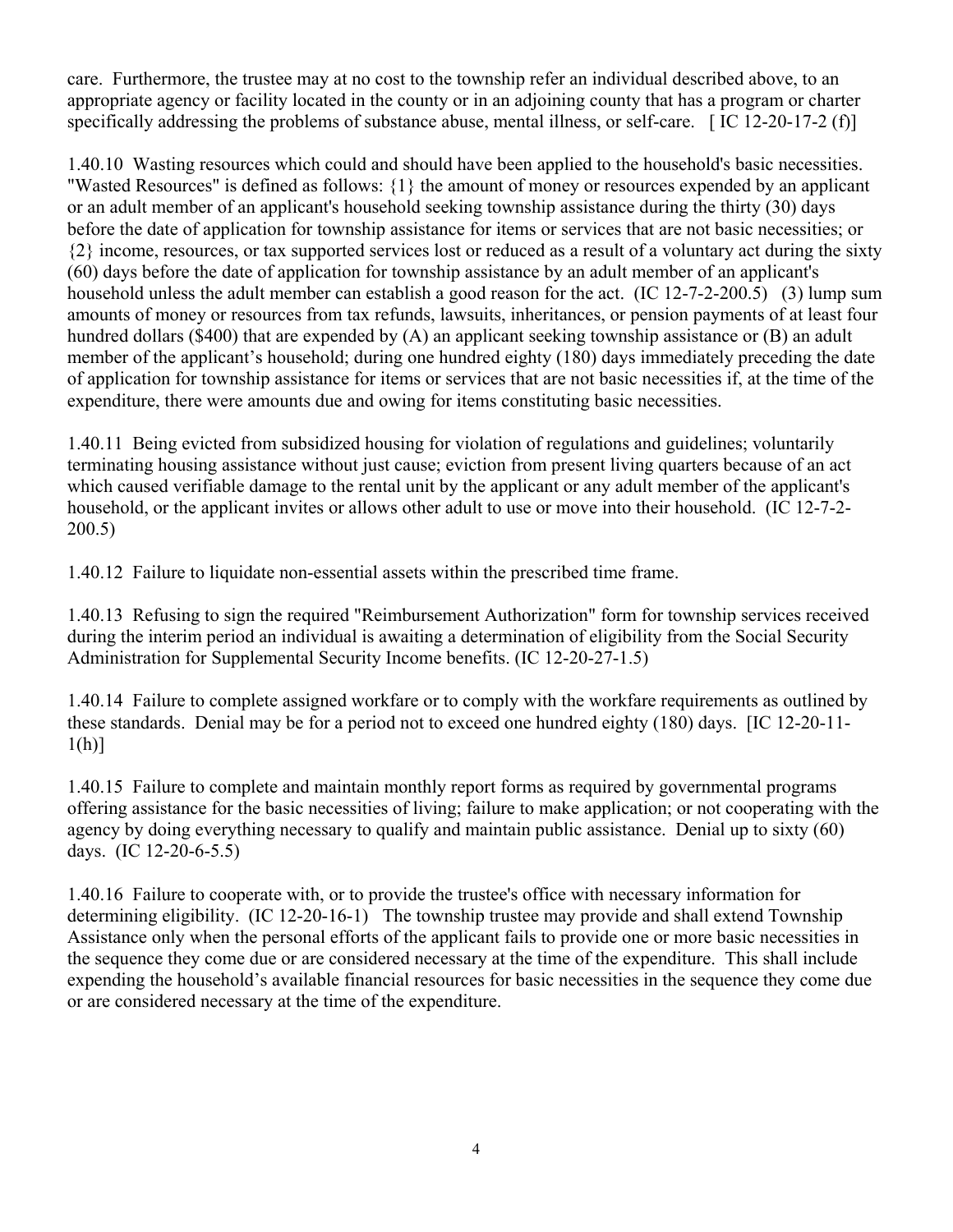1.40.17 Making an assignment of or transferring assets, by an applicant or another member of an applicant's household, to make a household eligible for township assistance during the sixty (60) days immediately prior to the date of the filing of an affidavit and application for township assistance. (IC 12-7-2-200.5)

1.40.18 Frequently reporting the loss or theft of money or food stamps.

1.40.19 Failure to file paternity actions when necessary and appropriate, or failing to take the necessary legal action to pursue child support. (IC 12-14-2-24)

1.40.20 Failure of the applicant or a member of an applicant's household to apply "one time" monetary awards toward the household's monthly basic need expenses. One time monetary awards may include, but are not necessarily limited to the following: Energy Assistance, Retroactive Social Security Payments, Workmen's Compensation, Inheritances, Pensions, Insurance Settlements, Income tax Returns, or any other "one time" cash award. The township will look at the last 180 days regarding this "one time" cash award.  $(IC 12-7-2-200.5)$ 

1.40.21 Moving into or coming to the township for the specific purpose of applying for and/or receiving township assistance.

1.40.22 The township will not extend aid to a township assistance applicant or any member of an applicant's household, except for burial assistance, if any member of that household has been denied assistance or sanctioned by the local office of the Indiana Division of Family and Children for noncompliance of/or violations of Title 12 Article 14 of the Indiana Code. (IC 12-20-6-0.5) The township may continue to refuse Township Assistance until the sanction or denial has been lifted or rectified.

1.40.23 If a person is convicted of an offense under IC 35-43-5-7 (Welfare Fraud), the trustee will not extend aid to or for the benefit of the individual for the following periods: one (1) year if convicted of a misdemeanor; ten (10) years if convicted of a felony. (IC 12-20-6-6.5)

1.40.24 Payment for Cable TV, Internet and payment over \$30.00 telephone service in the residence of an applicant (regardless of who has made the payment) are considered a wasted resource as defined in IC 12-7-2-200.5.

1.40.25 A trustee may not extend aid to or for the benefit of an individual if that aid would pay for goods or services provided to or for the benefit of the individual during a period that the individual has previously applied for and been denied township assistance. (IC 12-20-6-6.6)

1.40.26 Individuals in the United States without the permission of the Immigration and Naturalization Service are ineligible to receive Township Assistance (IC 12-20-8-1,2,3,4, & 7 and IC 12-14-2.5-3)

1.50.00 INCOME DEFINED - "Countable income" means a monetary amount either paid to an applicant or a member of an applicant's household not more than thirty (30) days before the date of application for township assistance, or accrued and legally available for withdrawal by an applicant or member of an applicant's household at the time of application or not more than thirty (30) days after the date of application for township assistance. The term includes the following: (IC 12-7-2-44.7)

- (1) Gross wages before mandatory deductions.
- (2) Social Security benefits, including Supplemental Security Income.
- (3) Temporary Assistance to Needy Families (TANF).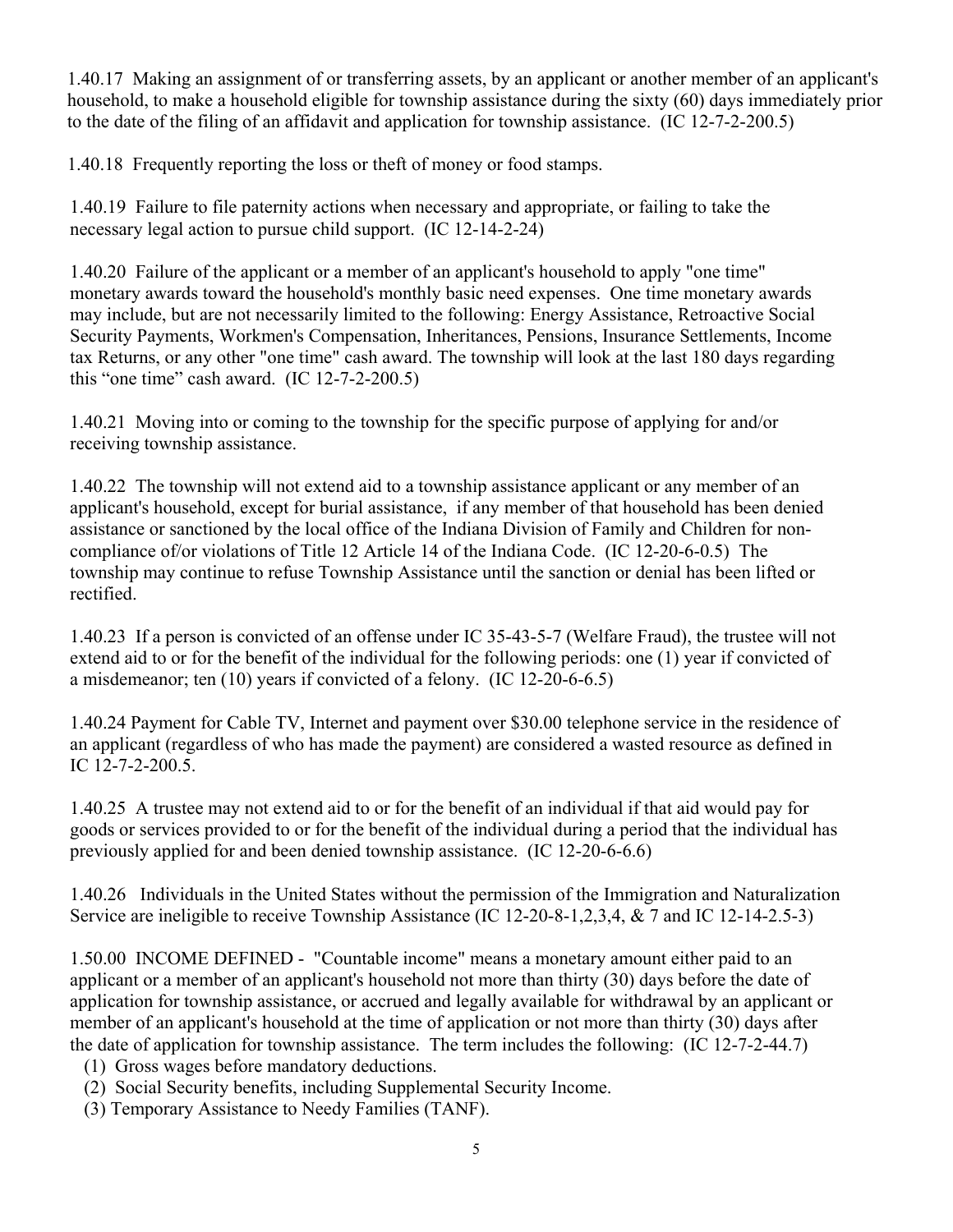- (4) Unemployment compensation.
- (5) Worker's compensation (except compensation that is restricted for the payment of medical expenses).
- (6) Vacation pay.
- (7) Sick benefits.
- (8) Strike benefits.
- (9) Private or public pensions.
- (10) Taxable income from self-employment.
- (11) Bartered goods and services provided by another individual for the payment of nonessential needs on behalf of an applicant or an applicant's household if monetary compensation or the provision of basic necessities would have been reasonably available from that individual.
- (12) Child support.
- (13) Gifts of cash, goods, or services.
- (14) Other sources of revenue or services that the trustee may reasonably determine to be countable income. Such as, but not limited to, tax refunds and any "one time" monetary award(s) or settlements.

1.60.00 ELIGIBILITY - An applicant's and members of an applicant's household's "countable income" will be used to determine eligibility. Income guidelines to be used for determining the eligibility of a given household may be found on Schedule "D". Any applicant or household seeking assistance must comply with the "action" plan and budget outlined for them by the investigator. The "action" plan, referred to as Supplement to Action Form, (see Schedule "B") and budget will be mutually agreed upon by the applicant and the investigator.

1.60.01 SPECIAL CONDITIONS - A household may have unpredictable circumstances or emergency expenses in the past thirty (30) days which would, when properly documented and reviewed, be deducted from "countable income" in determining eligibility. The township will not pay for services or the cost of goods incurred by an applicant or member of an applicant's household during the period the applicant or a member of the applicant's household had sufficient income or resources to have paid for either the goods or service.

1.60.02 TANF ELIGIBILITY - The trustee has no obligation to extend aid to a recipient of assistance under IC 12-14-1 through IC 12-14-9 (AFDC), however the trustee will first determine if the TANF recipient, who is applying for township assistance, has used TANF for basic necessities as defined in these Standards when determining eligibility. (IC 12-20-6-6)

1.70.00 RECEIPTS - When an applicant applies for township assistance, both initially and on a continuing month by month basis, all members of the household must verify how their income was expended. Hand written receipts provided by friends or relatives are considered unacceptable unless notarized. Only receipts for the basic necessities of living will be recognized. Expenditures for items not considered "basic necessities" will be considered as "wasted resources". Expenditures undocumented by receipts will be counted as unexpended income. Each household will be required to submit a monthly Household Budget Form (see schedule "E" ). (IC 12-7-2-200.5)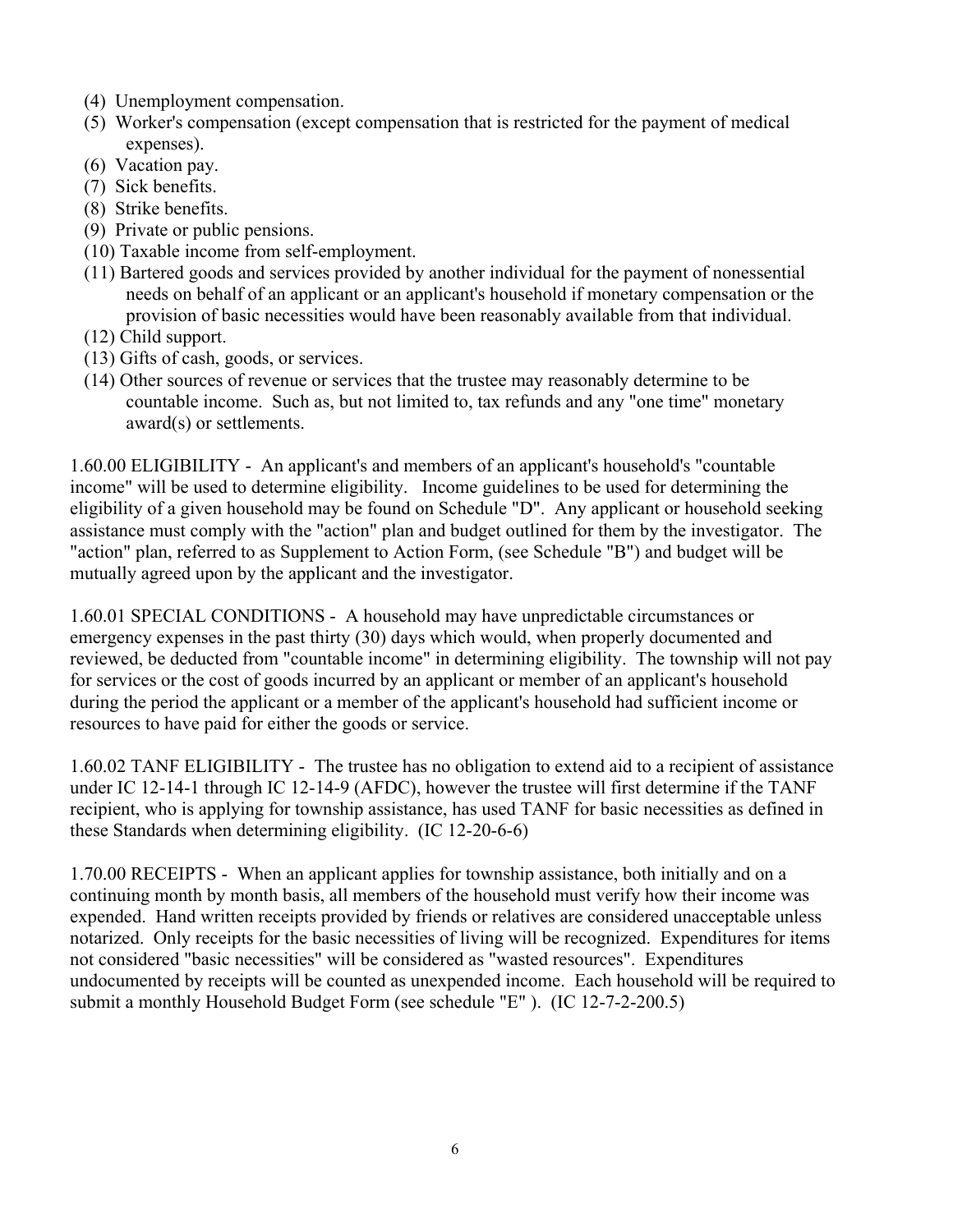1.70.01 BASIC NECESSITIES DEFINED - "Basic necessities" includes those services or items essential to meet the minimum standards of health, safety, and decency, including the following: {1} medical care described in IC 12-20-16-2;  $\{2\}$  clothing and footwear;  $\{3\}$  food;  $\{4\}$  shelter;  $\{5\}$ transportation to seek and accept employment; {6} household essentials; {7} essential utility services; {8} other services or items the trustee determines are necessities. (IC 12-7-2-20.5)

1.80.00 COUNTABLE ASSETS - Households requesting assistance must also report all assets belonging to any member of the household. Countable assets are noncash property that is not necessary for the health, safety, or decent living standard of a household; which are owned wholly or in part by the applicant or a member of the applicant's household, and the applicant or the household member has the legal right to sell or liquidate. Countable assets include; real property other than property that is used for the production of income or that is the primary residence of the household, savings and checking accounts, certificates of deposit, bonds, stocks, or other intangibles that have a net cash value, boats, other vehicles, or any other personal property used solely for recreational or entertainment purposes. (IC 12-7-2-44.6) and (IC 12-20-7-3.5)

1.90.00 LIQUIDATION - All members of the household will be expected to liquidate any of the "countable assets" listed in 1.80.00, or other unnecessary items of a similar nature, as soon as possible, but no longer than sixty (60) days from the date that their initial application is filed. However, nonessential assets purchased by any member of a household after having applied for township assistance, must be liquidated immediately before further assistance can be authorized.

1.90.01 EXEMPTIONS - Assets which are exempt from liquidation will include one house OR mobile home in which the household resides, and one automobile, so long as the equity does not jeopardize the household from qualifying for other state or federal assistance programs. However, an applicant or household member, may be required to liquidate and retrieve equity in a house if their expected duration of needing township assistance exceeds a reasonable time frame as determined by these "Standards" (approximately sixty (60) days). Whenever the township assistance funds are used directly or indirectly to pay the household's mortgage payments, the township may place a lien (see Schedule "F") against the property in order to recover the equity value of such payments. (State,ex rel.,Van Burskirk v. Wayne Township)

2.00.00 EMPLOYMENT - If an applicant and/or any member of the applicant's household is in good health, the trustee shall require that those able to labor shall seek employment. The trustee shall refuse to furnish any township assistance until the trustee is satisfied that the township assistance applicant or members of the applicant's household are endeavoring to find work. Furthermore, if the applicant or household member is offered employment, regardless of whether the compensation is in the form of money, rent, or other necessities; or refuses employment at a reasonable compensation offered by any other individual, governmental agency, or employer; the trustee shall not furnish assistance to the applicant until they perform the work or show just cause for not performing the work. All able-bodied adult members of the household will, at a minimum, be required to keep their employment card updated with the Indiana Department of Workforce Development, and be willing (registered) to accept employment at the federal minimum wage level. The trustee will also require all adult members of an applicant's household to complete eight (8) Employment Forms to submit to the trustee on a weekly basis. (IC 12-20-10-1) and (IC 12-20-10-2)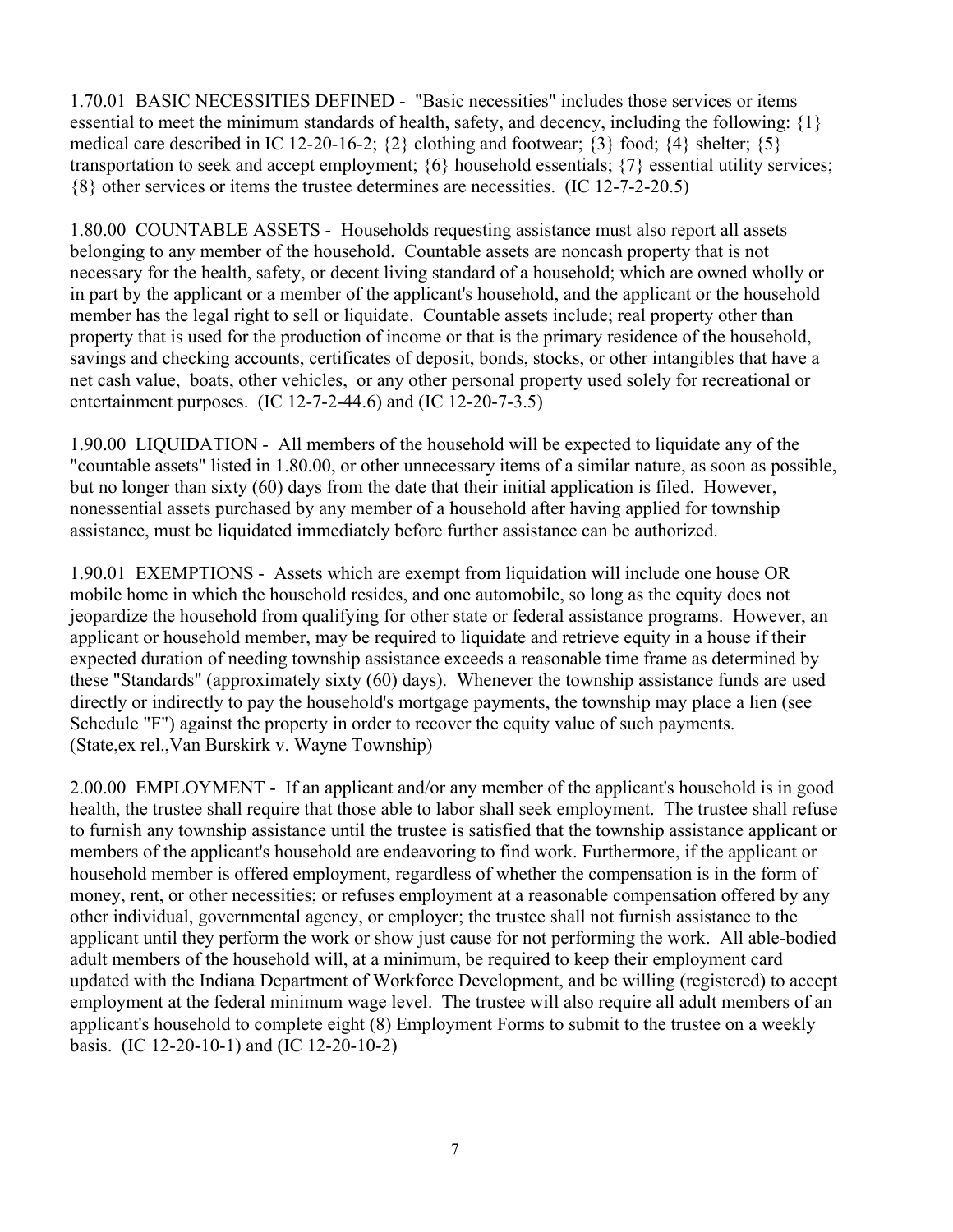2.00.01 MEDICAL EXEMPTION FROM WORK - If an applicant or a member of an applicant's household claims an inability to work due to health, the trustee may require and provide for any medical examination necessary for the trustee to determine whether the applicant or household member is able to perform work. (IC 12-20-10-3.5)

2.10.00 WORKFARE - The trustee shall obligate any adult member of a household receiving trustee assistance to perform workfare. Suitability to perform available work shall be determined by the trustee, and the trustee may provide for medical examinations necessary to make such determinations. (IC 12-20-10-3.5) and (IC 12-20-11-1)

2.10.01 WORKFARE REQUIREMENTS - The trustee shall require any adult member of a recipient household to do any work needed to be done within the county or an adjoining township in any other county for any nonprofit agency or governmental unit, including the state, having jurisdiction in those townships. (IC 12-20-11-1)

2.10.02 WORKFARE CRITERIA - Minimum criteria for satisfactory participation in the workfare program could be one (1) shift per day for three (3) hours, or three (3) shifts per week, unless otherwise scheduled or excused by the trustee. Unexcused absences for scheduled workfare assignments, or not following through with all requirements, will result in the reduction or discontinuance of township assistance for one hundred eighty (180) days. Workfare guidelines (see Schedule "G") will be discussed with each workfare recipient which they will sign and receive a copy. Any workfare obligations incurred in another township will be carried forward to the gaining township, unless the applicant or household member failed to comply with the former township's guidelines for workfare participation, at which point they will be denied. (IC 12-20-11-1) and (IC 12-20-11-4)

2.10.03 WORKFARE PARTICIPATION - The recipient is required to maintain the minimum criteria that is necessary for the fulfillment of his/her work detail responsibility until such time as his/her obligation with the township is satisfied. Recipients shall not be permitted to voluntarily work in advance of receiving township assistance in order to accrue work detail credit. It is the sole responsibility of the recipient to meet the criteria of workfare participation. In satisfying this obligation, only the recipient or members of the recipient household shall be allowed to perform the required work.

2.10.04 WORKFARE COMPENSATION - Work performed is considered as satisfaction of a condition for township assistance and is not considered as services performed for remuneration or as repayment for township assistance. The recipient shall be required to do an amount of work which equals the value of assistance already received by his/her household. The recipient shall receive credit for the work performed as assigned by the trustee at a rate not less than the federal minimum wage. [IC 12-20-11-1(c)] and (IC 12-20-11-5)

2.10.05 WORKFARE EXCEPTIONS - Recipients may be excused from workfare only for the following reasons:  $[IC 12-20-11-1(a)]$ 

a. The obligated individual (s) is not physically able to perform the proposed work and provides medical evidence.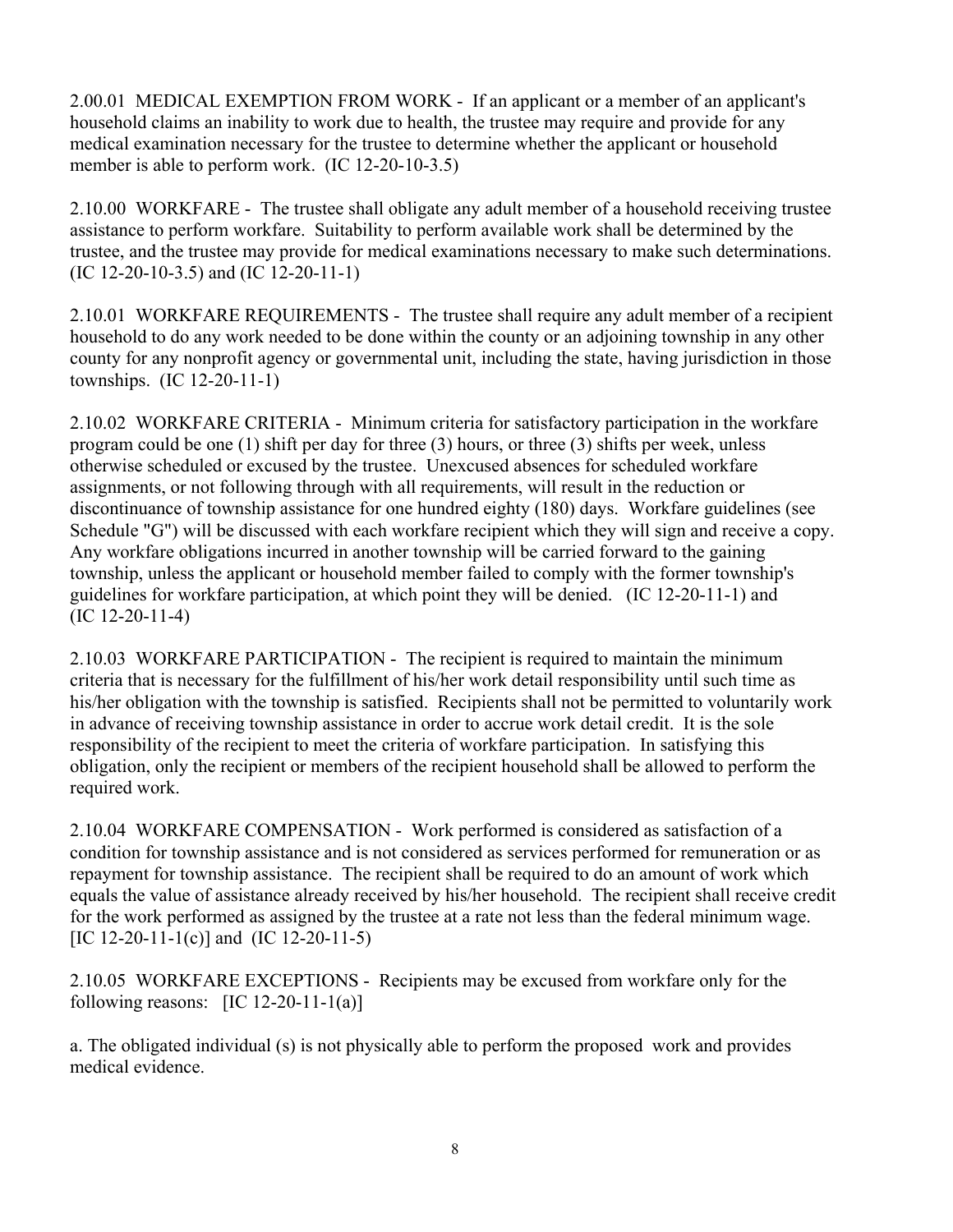b. The obligated individual is a minor or is at least sixty-five (65) years of age.

c. The obligated individual has full-time employment at the time the recipient receives township assistance.

d. The obligated individual is needed to care for an individual as a result of the individual's age or physical condition.

e. The trustee determines that there is no work available for any adult member of the recipient's household.

f. The individual obligated to perform the work is, **at the direction of the trustee**, attending educational or self-help courses.

2.10.06 WORKFARE RESTRICTIONS - A recipient shall not be assigned to work which would result in the displacement of governmental employees or in the reduction of hours worked by those employees. [IC 12-20-11-1(g)]

2.10.07 WORKFARE WORKER'S COMPENSATION - The township will carry medical and burial coverage on all individuals performing work under the provisions of IC 22-3-2 and IC 22-3- 6. [IC 12-20-11-5(a)]

2.10.08 WORKFARE REIMBURSEMENT - The trustee may not seek federal or state reimbursement, foreclose a lien, or otherwise seek repayment of assistance for which a recipient or an adult member of the recipient's household has satisfactorily completed a workfare requirement.  $[IC 12-20-11-5(b)]$ 

2.20.00 FOOD ORDER ALLOTMENTS - Food allotments provided to an eligible household, are determined by the household size and other criteria as established by these standards. Food orders can only be purchased directly from a combined grocery and meat market. The food allotments each household may receive is contained in Schedule "H". The trustee will administer township assistance allotments on a weekly basis. (IC 12-20-16-5)

2.20.01 FOOD ORDER LIMITATIONS - It shall be unlawful for the trustee to issue a food purchase order for more than thirty (30) days unless the individual filed an application with the trustee that includes evidence of an application for food stamps from the Department of Public Welfare and the amount of assistance received or reason for denial of assistance. The only conditions under which the trustee may purchase food for an eligible food stamp family are: (IC 12-20-16-6)

a. During the interim period when an applicant or a household is awaiting a determination of eligibility from the food stamp office and ending not more than five (5) days after the day the applicant or household becomes eligible to participate in the federal food stamp program.

b. Upon loss of the family's food stamps and/or food supply by spoilage, fire or other act(s) of nature.

c. Upon a household's verified loss of food stamps by theft. However the requesting applicant or household must file a report with the local police department before any assistance will be given.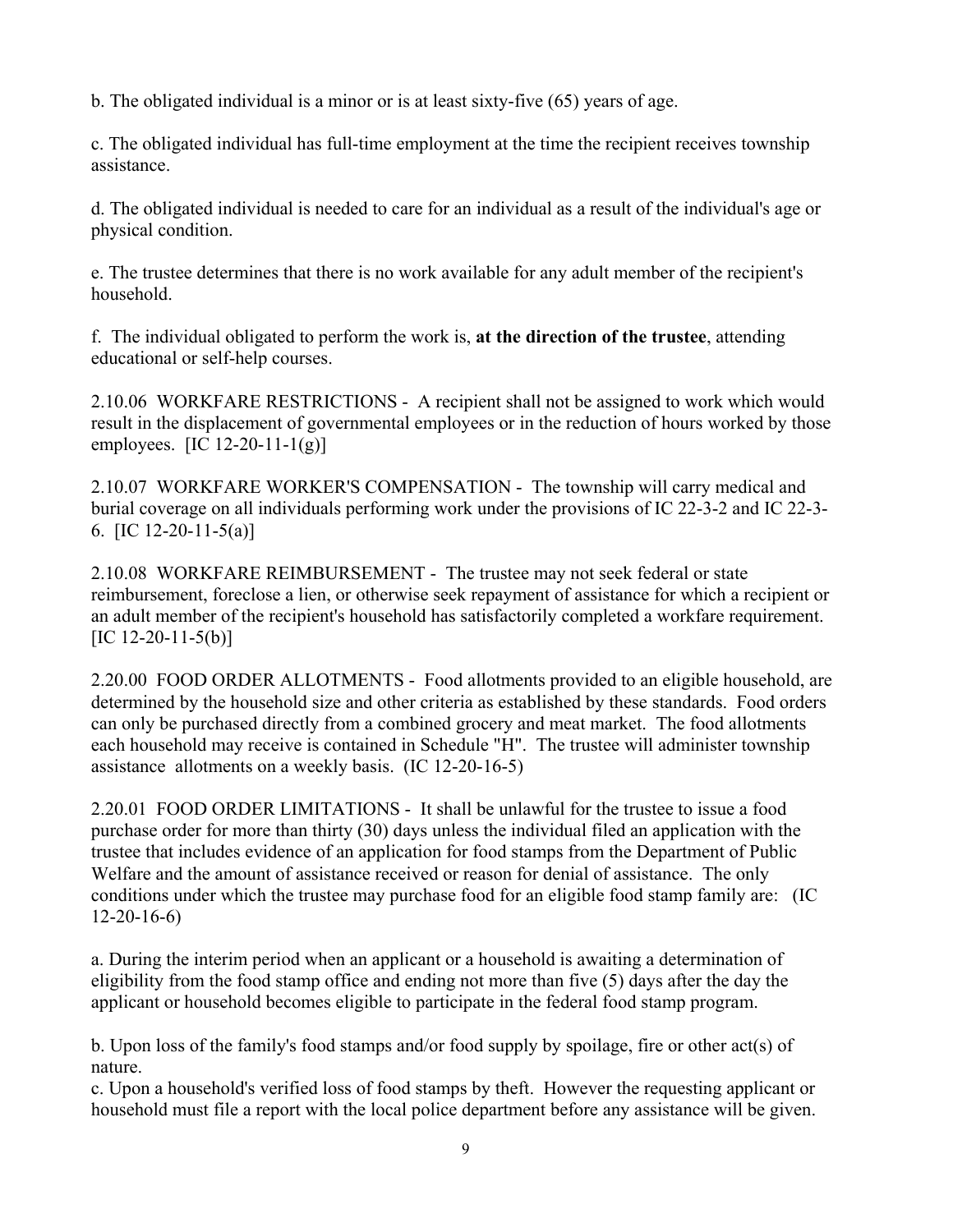The trustee will not replace food stamps lost or as a result of theft more than once in a period of sixty (60) days.

d. Upon a written statement from a physician indicating that at least one (1) member of the household needs a special diet, the cost of which is greater than can be purchased with the household's allotment of food stamps.

e. When the trustee determines that an applicant or a household is in need of supplementary food assistance, provided, however, that the household has participated in the food stamp program to the fullest extent allowable and that such supplementary food assistance is given solely upon the circumstances in each individual case.

2.20.02 FOOD ORDER ISSUED IN ANOTHER NAME - If the trustee determines that an applicant or a household is considered to be incompetent or irresponsible to select food or make proper use of food stamps, the trustee shall issue the food purchase order in the name of another adult member of the household, another relative living in another household, or another individual . (IC 12-20-16-8)

2.20.03 NON-FOOD ITEMS - Necessary household supplies which is referred to as "paper products" will be administered according to the table found in Schedule "H". Other household necessities may be furnished by the township when a need is determined. (IC 12-7-2-20.5)

2.30.00 SHELTER - The township shall provide aid in whatever form is necessary to provide shelter or prevent the loss of shelter so long as such aid constitutes the most economical and practical method of relieving the applicant and does not violate any state or federal law. Shelter payments for safe and decent housing will be based on the fair market value in St. Joseph Township and will comply with the amounts contained in Schedule "I". Clients will not be denied shelter assistance merely because they are buying their home. However, the amount paid on behalf of a client may not exceed the shelter allowance standards contained in Schedule "I", and must still meet the test of being the "most economical and practical" method of relieving the applicant.

2.30.01 SHELTER DEFINED - "Shelter" means a house, a mobile home, an apartment, a group of rooms, or a single room that is occupied or is intended for occupancy as separate living quarters where the occupant or intended occupant: {1} does not live and eat with any other individual in the building; and; {2} has direct access to the occupant's living quarters from the outside of the building or through a common hall. Exceptions to the definition of "shelter" may include temporary group homes and/or shelters. (IC 12-7-2-177) and (IC 12-20-17-2)

2.30.02 SHELTER DOCUMENTATION - Whenever an applicant requests assistance from the trustee's office, a written information statement from the landlord (called a Landlord Form, see Schedule "J") will be required. This statement will include the full name of the landlord (and the landlord's agent if applicable), and a mailing address and telephone number for the landlord, as well as other data necessary to determine the eligibility of the household for township assistance. The statement will indicate whether the landlord will (or will not) accept payment from the trustee's office for shelter, the amount of rent to be charged, the due date, what appliances are furnished, what utilities are provided, and the number of individuals residing in the household. The landlord must agree not to evict the applicant during the period covered by the township's purchase order.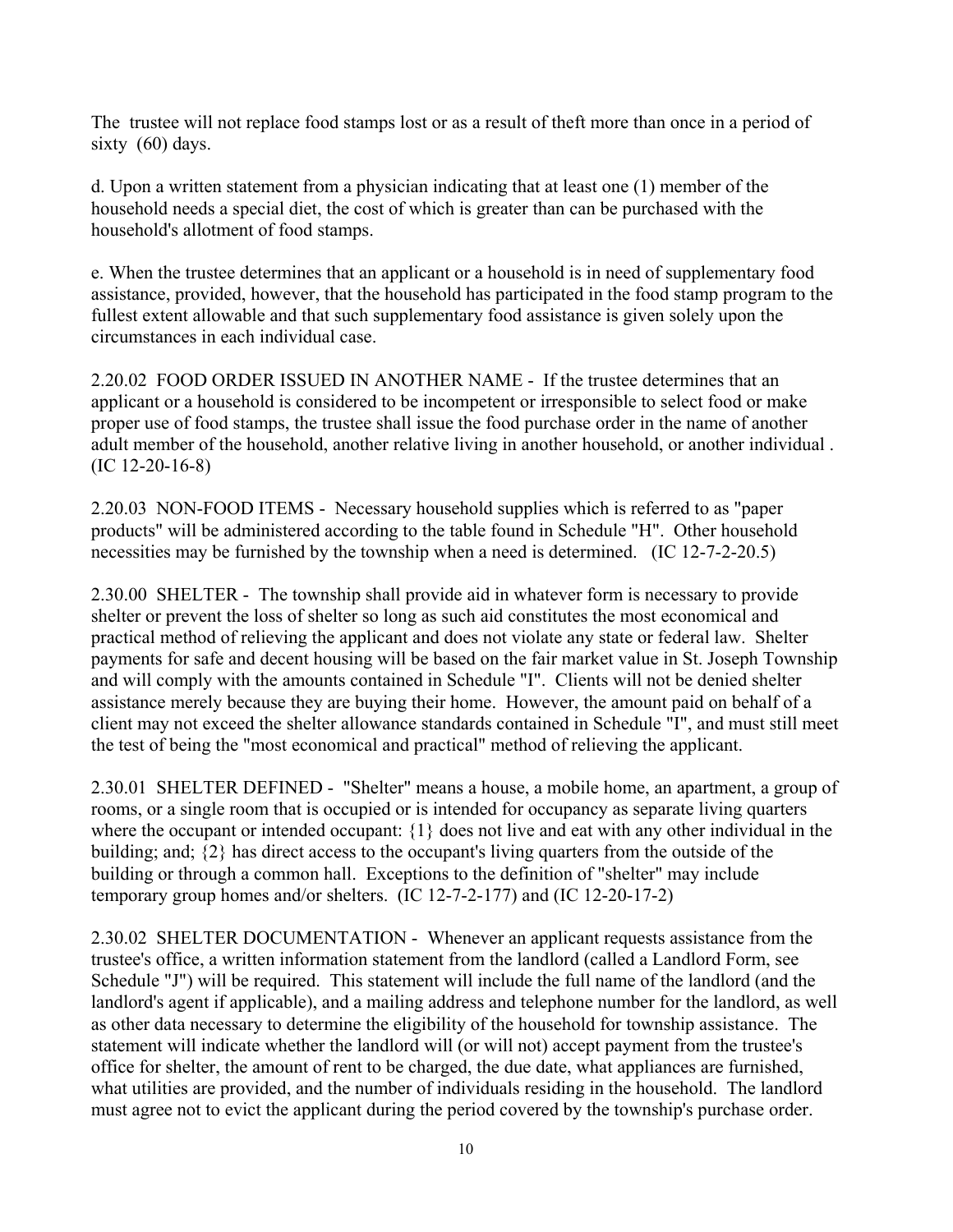The township will only pay the current month rent not to exceed the shelter allowance in Schedule "I". The lease must be in the name of an adult member of the applicant's household and a copy of the lease furnished to the trustee.

2.30.03 SHELTER RESIDENCY - It is necessary for the trustee to make some determination as to the applicant's living arrangements and whether they are physically living in the township, or whether they intend to make St. Joseph Township of Allen County their permanent place of residence. In cases of emergency, however, the trustee may provide temporary assistance to applicants who are temporarily in the township unless the applicant is specifically in the township for township assistance benefits. This should not be interpreted or construed to mean that individuals living in the adjoining townships may come to St. Joseph Township for emergency shelter assistance or for help to move into St. Joseph Township. The township in which they presently reside is still obligated to investigate the circumstances of the distressed person(s) and render whatever assistance is necessary. [IC 12-20-6-9(1)]

2.30.04 SHELTER LIMITATIONS - The trustee will not use township funds to pay the cost of an applicant's shelter with a relative who is the applicant's landlord if the applicant lives in: {1} the same household as the relative; or {2} housing separate from the relative and either housing is unencumbered by mortgage, or the housing has not been previously rented by the relative to a different tenant at reasonable market rates for at least six (6) months. The trustee will also not pay for shelter assistance for circumstances listed in  $1.40.05$  of these standards.  $[12-20-6-10-(C)]$ 

2.30.05 SHELTER LIEN (RELATIVE) - If shelter payments are made to a relative of a township assistance applicant on behalf of the applicant or a member of the applicant's household, that are not in conflict with 2.30.04 of these Standards, the trustee may file a lien against the relative's real property for the amount of township shelter assistance granted. [IC12-20-6-10(d)]

2.30.06 SHELTER LIEN (APPLICANT) - Applicants will not be denied shelter merely because they are buying their home. However, the decision to provide a house payment will be based on whether it is the most economical and practical method of relieving the applicant. In addition, if the applicant has equity in his/her real estate that could provide a means of repayment, the trustee shall require the applicant to execute documents granting a lien against the real estate and have mortgage company fill out a "Mortgage Form". (See Schedule "F"and "J" )

2.30.07 SHELTER MOVING - Clients moving, within sixty (60) days immediately preceding their application for township assistance, from shelter provided by a relative, or any form, kind, or type of subsidized shelter, will be declared ineligible for township assistance due to wasting resources. The burden of establishing good, just, and reasonable cause for having moved shall be upon the applicant.  $(IC 12-7-2-200.5)$ 

2.30.08 SHELTER EMERGENCY PROGRAMS - Emergency shelter assistance (shelter defined here as a facility that provides temporary emergency assistance) may be provided to an individual or household which has spent the prior night, or with the likelihood of spending the night in the immediate future, in an environment considered to be unsafe or unhealthy. However, the trustee is not obligated to enter into a contract with or to pay shelter costs to a shelter that is supported by federal or state funds. (IC 12-20-17-2)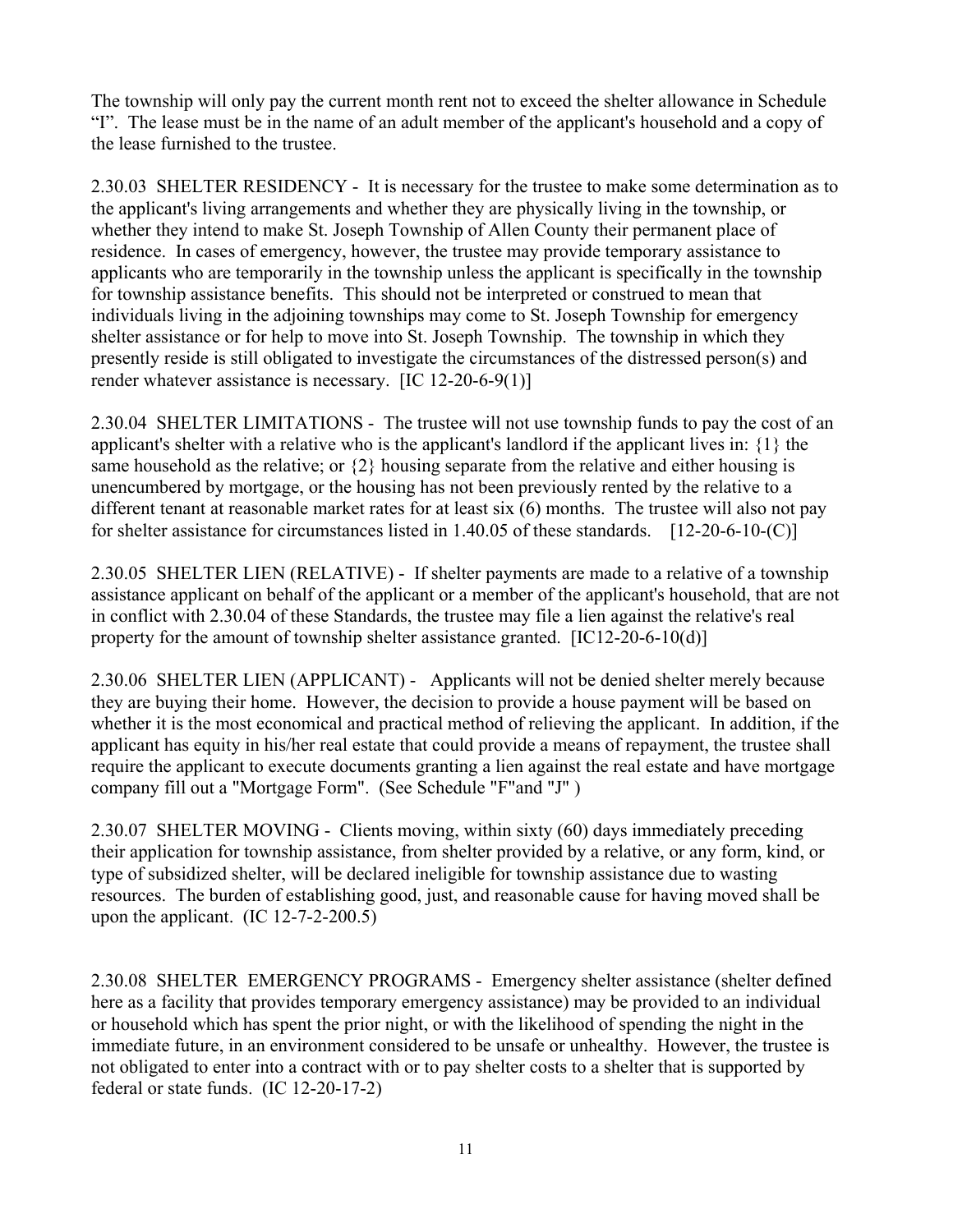2.30.09 SHELTER INSPECTION - The trustee may employ the services of a housing inspector to inspect all housing units. A township housing inspector shall use HUD standards, local building codes, and municipal ordinances in determining a housing structure's suitability for habitation. Substandard housing that does not meet minimum standards of health, safety, and construction is not eligible for the maximum level of shelter payments; or damage or security deposits paid from or encumbered by township funds. If the trustee determines that a housing unit is substantially below minimum standards, the trustee, when necessary, shall assist the applicant in obtaining appropriate alternate shelter. [IC 12-20-16-17)

2.30.10 SHELTER DEPOSITS - The trustee is not required to spend township assistance funds for a shelter damage or security deposit for an eligible township assistance applicant or household. However, the trustee may encumber money for a shelter damage or security deposit by making an agreement with a property owner who furnishes shelter for a township assistance recipient or household. If the trustee would assist with a security deposit, it will not exceed one hundred fifty dollars (\$150) (see Schedule "K"). The trustee will not obligate township assistance funds for the payment of a damage or security deposit a second time after the township has financially paid for damages caused by the applicant to the same or another landlord. The trustee will also not obligate or encumber township assistance funds for the payment of shelter damage or security deposits for applicants already occupying a shelter unit. The agreement will include, but not be limited to the following:  $[IC 12-20-16-17(f)]$ 

a. The agreement's duration, not to exceed one hundred eighty (180) days.

b. A statement that the agreement may be renewed if both parties agree.

c. The total value of the encumbered money, not to exceed the value of one (1) month's rental payment. The total amount the township will encumber will be one hundred fifty dollars (\$150).

d. A statement signed by both the trustee and the property owner attesting to the condition of the property at the time the agreement is made.

e. A statement that encumbered money may be used to pay the cost of:  $\{a\}$  verified damages, normal wear excluded, caused by the tenant township assistance recipient during the duration of the agreement (the township shall not be responsible for damages caused by pets, or damages caused by individuals not listed as members of the applicant's household as contained on the Affidavit/Application for Township Assistance PR 1); and {b} any unpaid rental payments for which the tenant township assistance recipient is obligated.

f. A statement that the total amount to be paid from the encumbered money may not exceed one (1) months rental payment for the unit in question.

2.40.00 UTILITY SERVICE AND / OR HEATING FUELS - The trustee may, in cases of necessity, authorize the payment of water, gas, other fuels used for heating or cooking, and electric services; including the payment of delinquent bills for such services, when necessary to prevent disconnection or to restore terminated services. The township will not be obligated to pay more than \$500.00 per utility. There are however, some limitations: (IC 12-20-16-3)

a. The township will not pay utility deposits.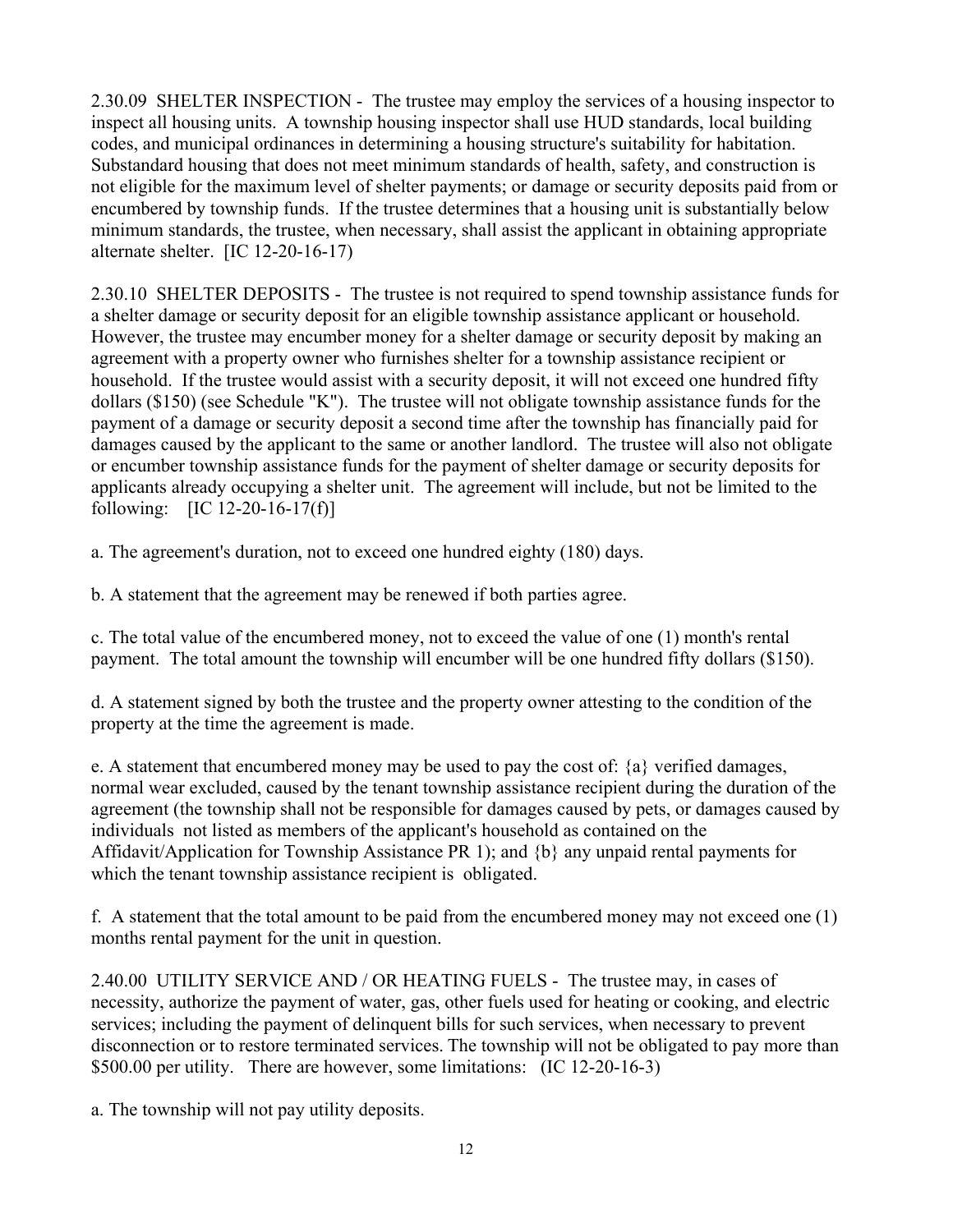b. The utility service must be in the name of an adult member of the requesting household, or the applicant provides verifiable evidence which justifies having the utility service in the name of another person.

c. The township will not pay for illegally secured utility service, such as placing the service in the name of a child or tampering with a utility meter.

d. The township will not consider the payment of utility bills if such aid requested would pay for Services provided to or for the benefit of the individual or household during a period that the individual or household had previously applied for and been denied township assistance. (IC 12-20-6-6.6)

e. The township will not consider the payment of "master metered" utility service when more than one household is served by the same meter.

f. The township will not consider the payment of estimated utility bills.

g. The township will not pay or consider the payment of utility bills, during the period the state's energy assistance program is in effect, until after the state's energy assistance is credited to the applicant's account.

h. The township has no obligation to pay a delinquent bill for services if the delinquency has lasted more than twenty-four (24) months. (12-20-16-3)

2.40.01 ENERGY PROGRAMS - During that part of the year when applications for assistance are accepted by the state's Energy Assistance Program, the township will not provide assistance or make any part of a payment for heating fuel or electric services for more than thirty (30) days unless the individual files an application for assistance, and shows evidence of this application, for heating fuel or electric services . The trustee will either refer the applicant to the state's Energy Assistance Program, or the trustee may certify the township assistance applicant as eligible using the criteria established for this purpose by the state. The certification shall be on an application form prescribed by the Indiana State Board of Accounts. The trustee will neither certify nor process Energy Assistance applications for non trustee assistance applicants. [IC 12-20-16-3(d)]

2.40.02 ENERGY PROGRAMS / APPLICANT'S RESPONSIBILITY - During the time the applicant or member of the applicant's household has been approved for the Energy Assistance Program, the applicant and/or member of the applicant's household must continue to make payments on their utility bills as reasonably determined by the trustee. Once the Energy Program has ended, the trustee will not authorize utility assistance if payments have not been made by the applicant or member of the applicant's household unless they have evidence of other emergency payments that prohibited them from making utility payments.

2.50.00 TELEPHONE SERVICES - The trustee does not recognize the telephone as an essential utility service, and will not authorize payment of telephone service unless such service has been ordered by a licensed physician and is deemed medically necessary to prevent a life threatening situation. When deemed necessary, the trustee will authorize payment for basic service not to exceed \$30.00. Long distance calls, pagers, voice mail, call waiting, cell phones or other services or accessories will not be recognized by the trustee as a necessity. Unless phone service is ordered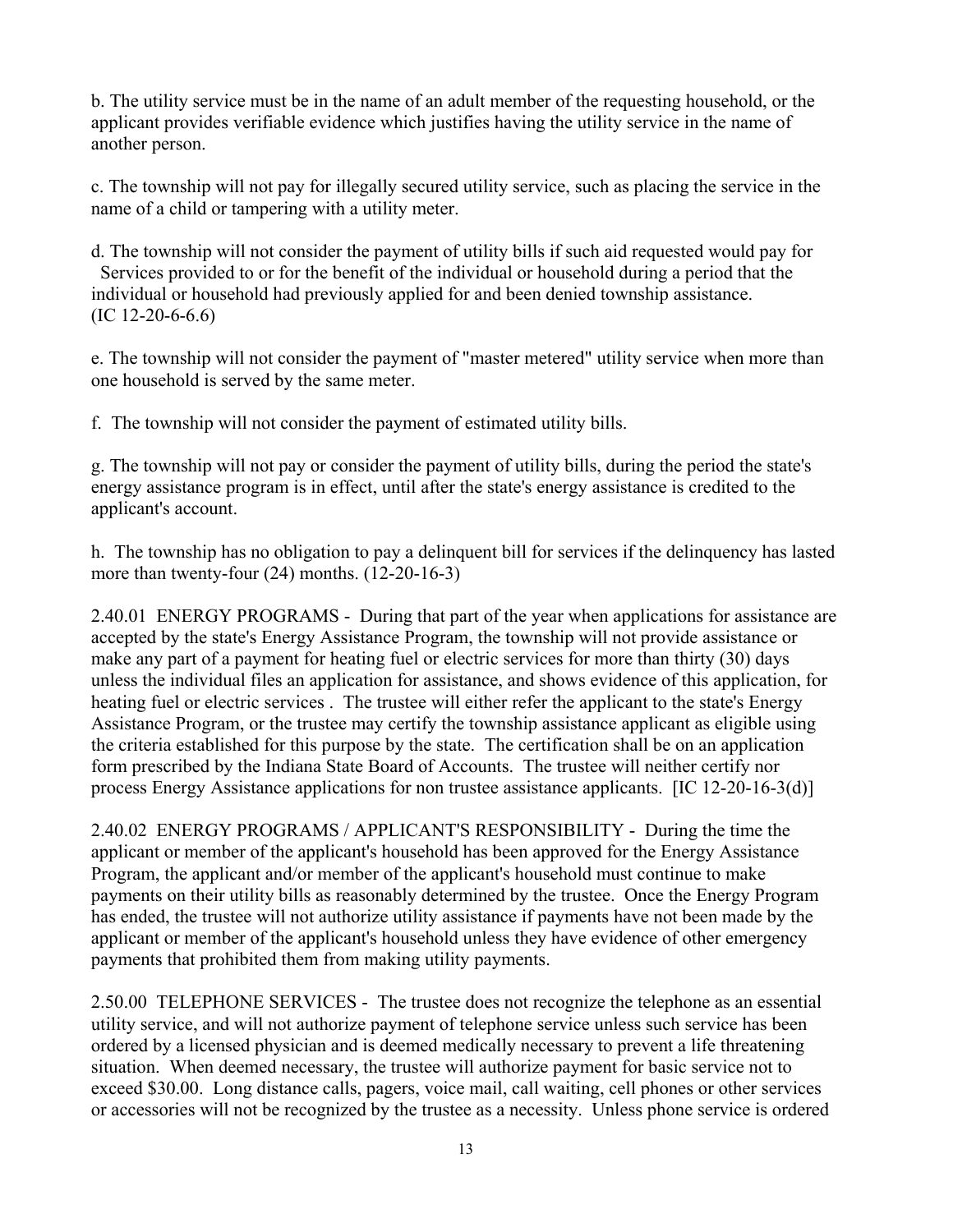by a licensed physician, all phone payments over \$30.00 will be deducted from eligible assistance regardless of who has made this payment.

2.60.00 BURIAL AND FUNERALS OR CREMATIONS - The trustee shall provide a person to superintend and authorize either the funeral and burial or cremation of the deceased individual who resides in St. Joseph Township. If the trustee determines that the deceased individual is a resident of another township in Indiana, the trustee shall notify the trustee of that township. Payment of benefits from any other source will be deducted from the allowable maximum. (IC 12-20-16-12)

2.60.01 BURIAL "SUPERINTEND" DEFINED - The legal definition of "superintend" means to take charge, to supervise, to manage, or to direct. Therefore, the person the trustee provides to superintend shall be responsible for "taking charge and supervising", among other things, both the selection of the funeral home and if necessary, the cemetery for the deceased individual.

2.60.02 BURIAL AND FUNERAL OR CREMATION REQUEST - A surviving family member of the deceased individual or the funeral director shall apply for burial assistance. The formal request will involve the completion of the Affidavit and Application for Township Assistance PR1, which will include a special "Burial Supplement" form (see Schedule "L").

2.60.03 BURIAL EXPENSES ALLOWED - The trustee will utilize Schedule "L" when providing burial and funeral or cremation assistance. The township will not pay for the cost of transporting the remains of any deceased indigent person back to St. Joseph Township or to any place outside of St. Joseph Township, nor will the township pay for the transportation to attend funerals. The township will not supplement the cost of services nor supplement other means of payment for services such as insurance policies. [IC 12-20-16-12(c)]

2.60.04 REIMBURSEMENT FOR BURIAL COSTS - A trustee who provides funeral and burial or cremation benefits to a deceased individual is entitled to a first priority claim, to the extent of the cost of the funeral and burial or cremation benefits paid by the township, against any money or other personal property held by the coroner under IC 36-2-14-11. [IC 12-20-16-12(f)]

2.60.05 CREMATION - The trustee will not cremate a deceased individual if the deceased individual, or a surviving family member of the deceased individual, has objected in writing to cremation. [IC 12-20-16-12(g)]

2.70.00 MEDICAL SERVICES - The township shall, in cases of necessity, promptly provide medical assistance for qualifying township assistance applicants who are NOT provided for in public institutions, or presently receiving or qualifying for Medicaid. Medicines and/ or medical supplies which are prescribed by a physician will be properly furnished, unless the medical services being sought are available through another governmental, insurance, or private program, such as Matthew 25 Health Clinic. All applicants will be required to make an application with Medicaid, HCI, or any other program. The township shall not be responsible for the payment of "Copayments". (IC 12-20-16-2)

2.70.01 MEDICAL EXEMPTIONS - The trustee will NOT provide to an individual, medical assistance under the township assistance program, if the individual could qualify for medical assistance for the same service under IC 12-16, Medicaid, or other governmental medical programs.  $[IC 12-20-16-2(b)]$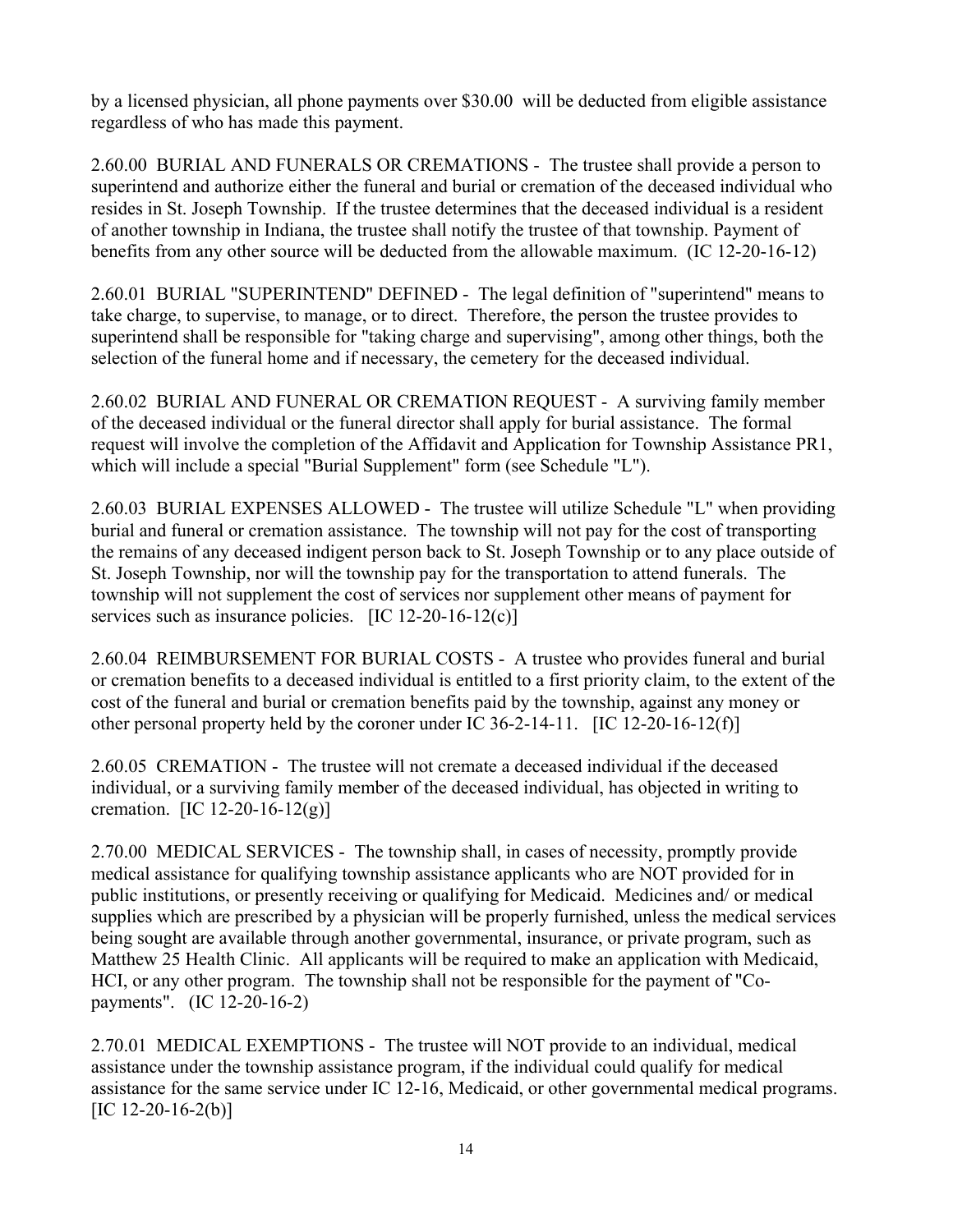2.70.02 MEDICAL SERVICES PROVIDED - The township shall pay only for the following medical services for the eligible and qualifying township assistance applicant: [IC 12-20-16-2(c)]

a. Prescription drugs or over the counter drugs as prescribed by a physician, provided the applicant is eligible for township assistance, has obtained prior authorization from the trustee, and can not obtain the prescription or over the counter drug through Matthew 25 Health Clinic, or any other program providing a similar service.

b. Office calls to a physician, provided the individual could not be treated at Matthew 25 Health Clinic, or any other program providing a similar service, and having obtained prior authorization from the trustee. The cost of visits to a medical specialist cannot be paid by the township, unless the applicant was first referred to a specialist by their attending physician.

c. Dental care needed to relieve pain or infection or to repair cavities, provided the individual could not be treated at Matthew 25 Health Clinic, or any other program providing a similar service. The township may pay the cost of denture replacements and / or repair not covered by other tax supported programs. However, the township will NOT pay the initial cost of dentures.

d. Emergency room treatment that is of an emergency nature, provided a proper request for the service is made to the township office, by the applicant or a member of the applicant's household, within fifteen (15) working days of the time the services are rendered. However, a medical emergency does not exist in situations where the illness/injury could have been treated during a routine office call by a family doctor, and the applicant could have made contact with the township office before such visit.

- e. Pre-operation testing prescribed by a licensed physician.
- f. X-rays and laboratory testing as prescribed by a licensed physician.
- g. Physical therapy prescribed by a licensed physician.

h. Eyeglasses, provided the applicant has exhausted all other programs providing a similar service.

i. Repair or replacement, NOT initial cost, of a prosthesis not provided for by other tax supported state or federal programs.

j. Insulin and items needed to administer insulin. A Township is not responsible to pay if the township trustee has evidence that the individual has the financial ability to pay for the biologicals. When a township trustee is presented with a legal claim for insulin being furnished to an individual, the township trustee may require the individual to complete and file a standard application for township assistance in order to investigate the financial condition of the individual claiming to be indigent. For purposes of this section, the township shall consider an adult individual needing insulin as an individual and not as a member of a household requesting township assistance.  $(16-41-19-7)$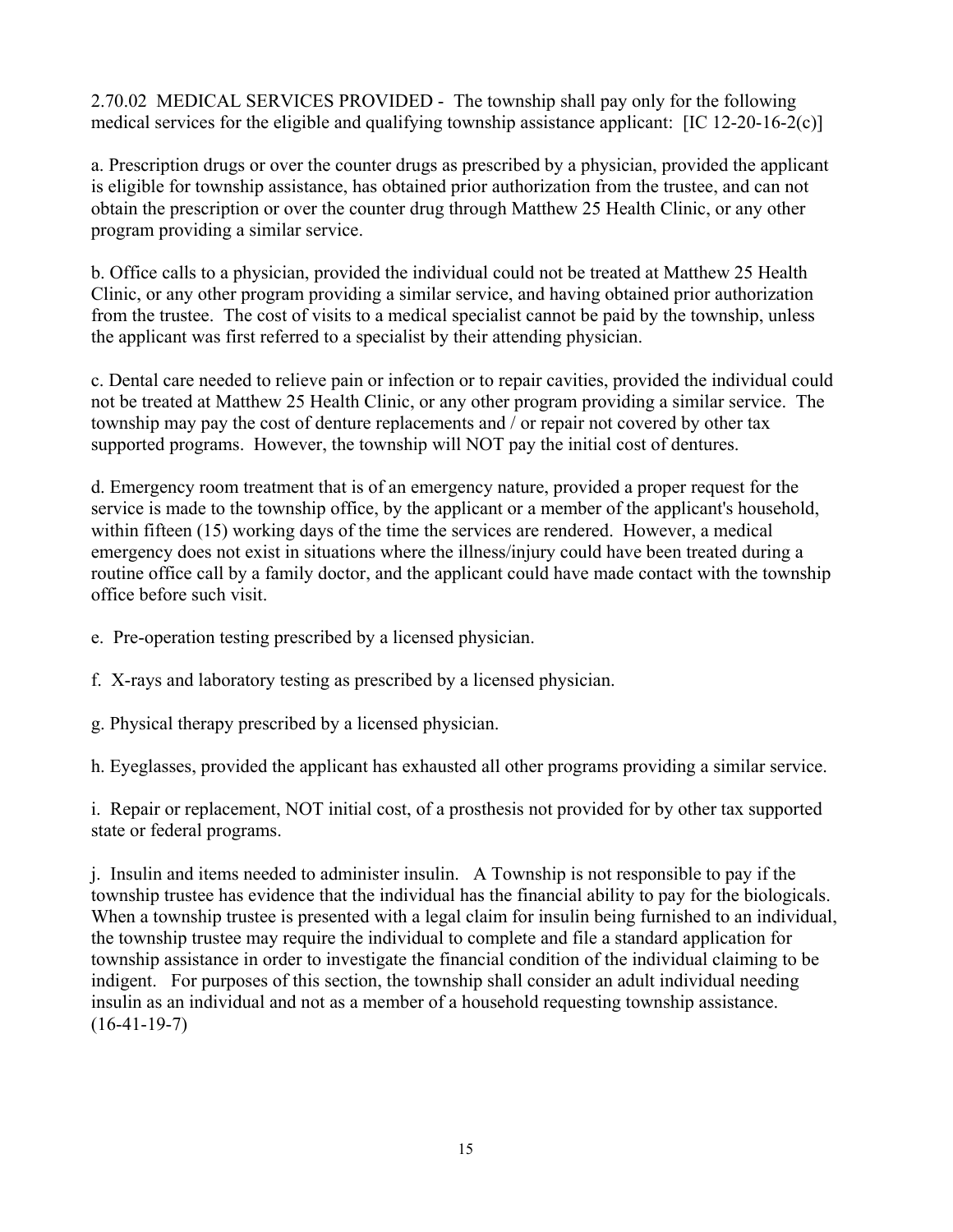2.70.03 MEDICAL PAYMENT SCHEDULE - In accordance with the provisions of IC 12-20-16, the township shall utilize the Indiana Medicaid Payment Schedule for determining the amount to be paid by the township for medical services rendered. The township is under no obligation to provide for medical services and/or prescription drugs that are excluded for payment by the Indiana Medicaid Program. [IC 12-20-16-2(d)]

2.70.04 INTERIM MEDICAL ASSISTANCE AND REIMBURSEMENT - During the application pending period for Medicaid (IC 12-15) or other governmental medical program, the trustee may provide interim medical services, if the individuals is reasonably complying with all requirements of the application process. Unless prohibited by law, the township will seek reimbursement for the payment of medical services from township assistance funds, provided the individual for which the services were rendered is eligible for medical services under a state medical plan. [IC 12-20-16- 2(b)] and [IC 12-20-16-2(e)]

2.80.00 TRANSPORTATION - The township may provide transportation to individuals seeking employment within or outside the township only when there is reasonable evidence provided by the applicant and verified by the township that employment is available. The applicant or household seeking employment must submit employment forms as outlined in 2.00.00 of these standards.

2.80.01 TRANSPORTATION / NON-RESIDENTS - The township will not furnish a nonresident of St. Joseph Township with transportation at the cost of the township until the trustee determines the legal residence of the individual applying for assistance. Transportation provided to a nonresident of St. Joseph Township must be in the direction of the nonresident's legal residence unless it is shown that the individual in need has a valid claim for support or a means of support in some other place to which the individual asks to be sent. Citizenship and criminal records will be checked prior to any assistance for transportation. (IC 12-20-16-11)

2.80.02 TRANSPORTATION AND RE-APPLICATION - Any individual who has been sent to a place of settlement, by court order, or is transported there at public expense (township assistance), and who again reapplies for assistance in the township from which the individual or member of the individual's household was sent, may be denied township assistance for a period of one hundred eighty (180) days. (IC 12-20-9-6)

2.90.00 ESTATES - Subject to IC 12-20-11-5(b) (workfare assignment and satisfaction , see 2.10.08 of these Standards), a trustee who furnishes township assistance, may file a claim against the estate of a trustee assistance recipient who: {1} dies, leaving an estate; and {2} is not survived by a spouse, disabled adult dependent, or dependent child less than eighteen (18) years of age; for the value of township assistance given the recipient before the recipient's death. The estate of a township assistance recipient includes any money or other personal property in the possession of a coroner under IC 36-2-14-11. (IC 12-20-27-1)

3.00.00 FUTURE THIRD PARTY BENEFITS - If a trustee anticipates that a trustee assistance applicant or a member of the applicant's household is likely to receive a judgment, compensation, or a monetary benefit from a third party, the trustee may require the applicant or the affected member of the applicant's household to enter into a subrogation agreement for repayment of any township assistance benefits provided by the township during the interim period. Failure of an applicant or member of an applicant's household to sign the necessary authorizations for reimbursement to the township shall result in a denial of township assistance. [IC 12-20-27-1.5(b)]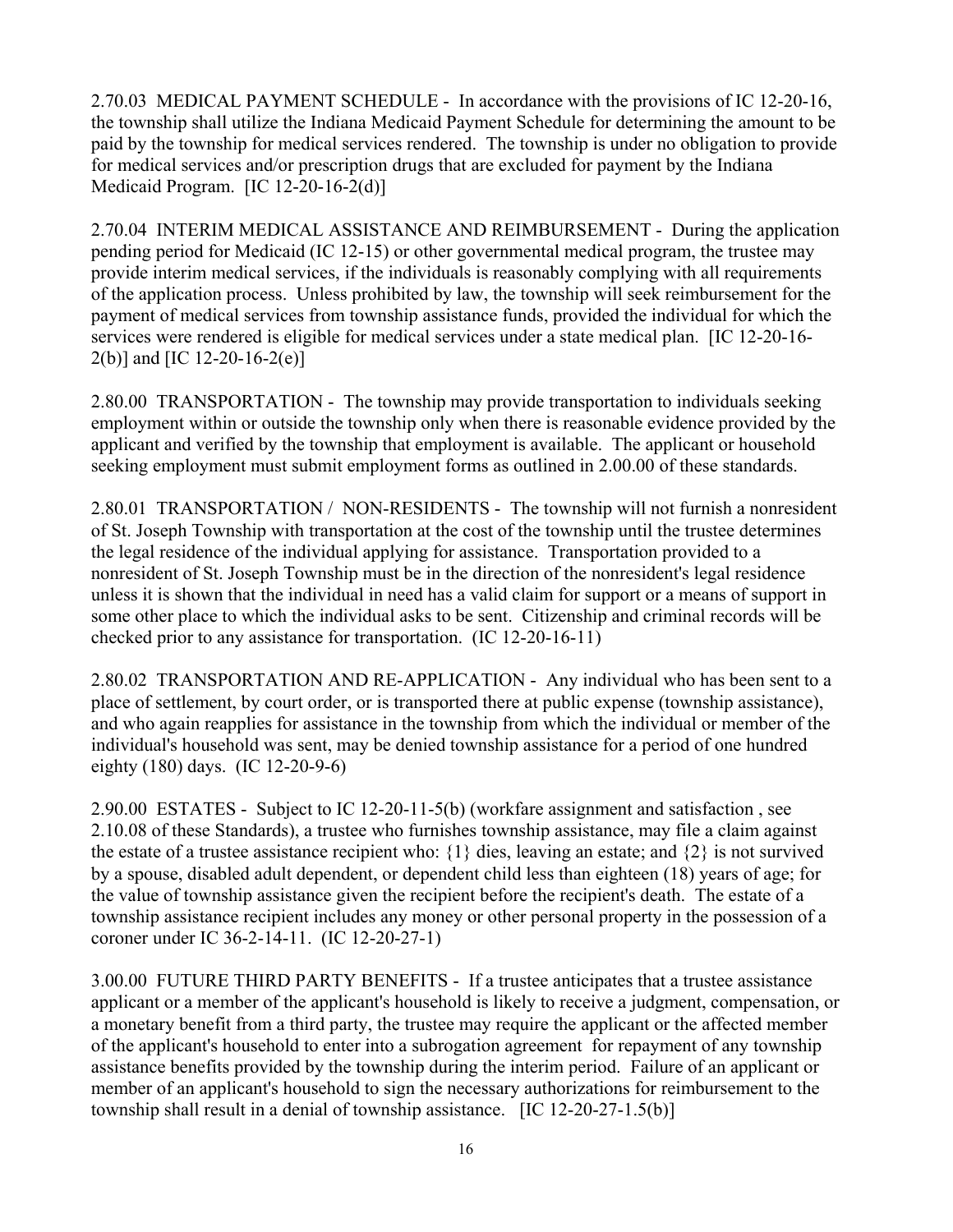3.00.01 INTERIM PERIOD DEFINED - "Interim period" means the period beginning when a township trustee obtains from a township assistance applicant or member of the applicant's household an agreement or authorization and ending when the applicant or household member receives the judgment, compensation, or monetary benefit or leaves the household. [IC 12-20-27-  $1.5(a)$ ]

3.10.00 SUPPLEMENT SECURITY INCOME - An applicant or member of an applicant's household must make an application with the Social Security Office when referred by the trustee. Individuals must sign a Social Security Administration's Reimbursement Authorization form (see Schedule "A") for the repayment of any township assistance benefits provided by the township during the interim period. Individuals awaiting a determination from the Social Security Administration for SSI benefits will not be required to perform workfare as long as their initial SSI application remains active. Once the initial application for SSI benefits have been denied by the Social Security Administration, a determination will be made for the individual to perform workfare. Failure to sign the Reimbursement Form will result in denial of township assistance benefits. [IC 12-20-27-1.5(b)]

3.20.00 CONCLUSION - All decisions regarding eligibility will be based on these standards. The trustee shall always consider whether the applicant's or household's needs can be relieved by means other than an expenditure of township money (IC 12-20-17-1). The township shall not be obligated to pay for services or the cost of goods incurred by an applicant or a member of an applicant's household during the period the applicant or a member of the applicant's household had sufficient income or resources to have paid for either the goods or services. These standards will be adopted by the St. Joseph Township Board and posted at the St. Joseph Township Trustee's office. Additional copies will be furnished to the County Commissioners, and recorded in the Office of the County Recorder. Any member of the public will be permitted to inspect and copy these standards at their own expense. The standards will be reviewed and updated annually to reflect changes in the cost of basic necessities in the township and changes in law. [IC 12-20-5.5(b)]

3.30.00 COURTESY - We expect everyone who comes into the St. Joseph Township office to be treated in a courteous and dignified manner. We likewise expect the staff of the township to be treated in a similar manner. The St. Joseph Township office is intent on assisting the poor of St. Joseph Township and will endeavor to provide necessary assistance within the limits of the law and these standards.

3.40.00 CLOSING - If for any reason a member of this community is dissatisfied with our service, please write directly to :

> Sarah Gnagy, Trustee P.O. Box 15337 Fort Wayne, IN 46885-5337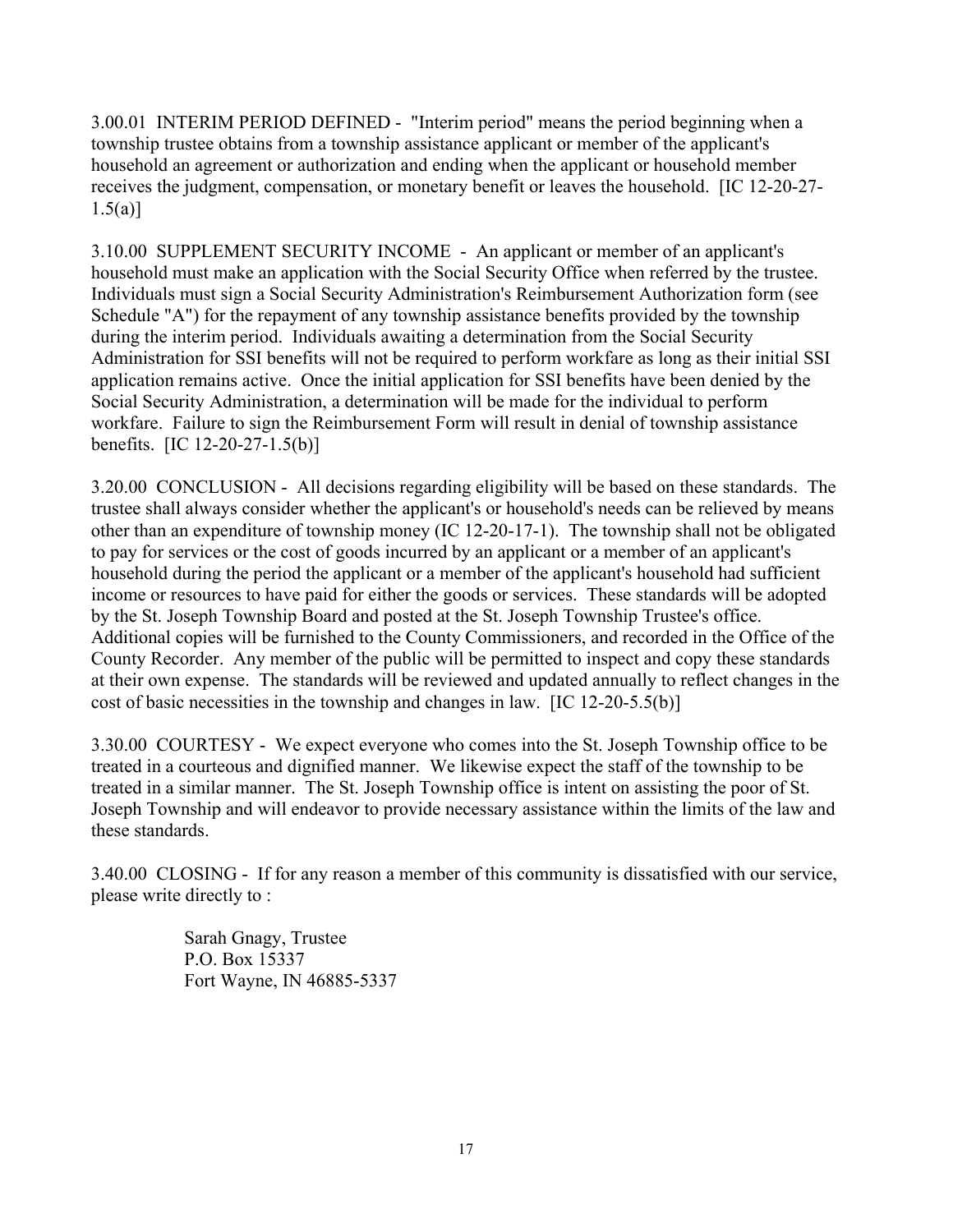#### **SCHEDULE "A"**

#### APPLICATIONS/COOPERATION

- 1. Application TA-1
- 2. Affidavit (TA-1B)
- 3. Requirement for Help Form
- 4. Authorization to Release Information
- 5. SSI Reimbursement Form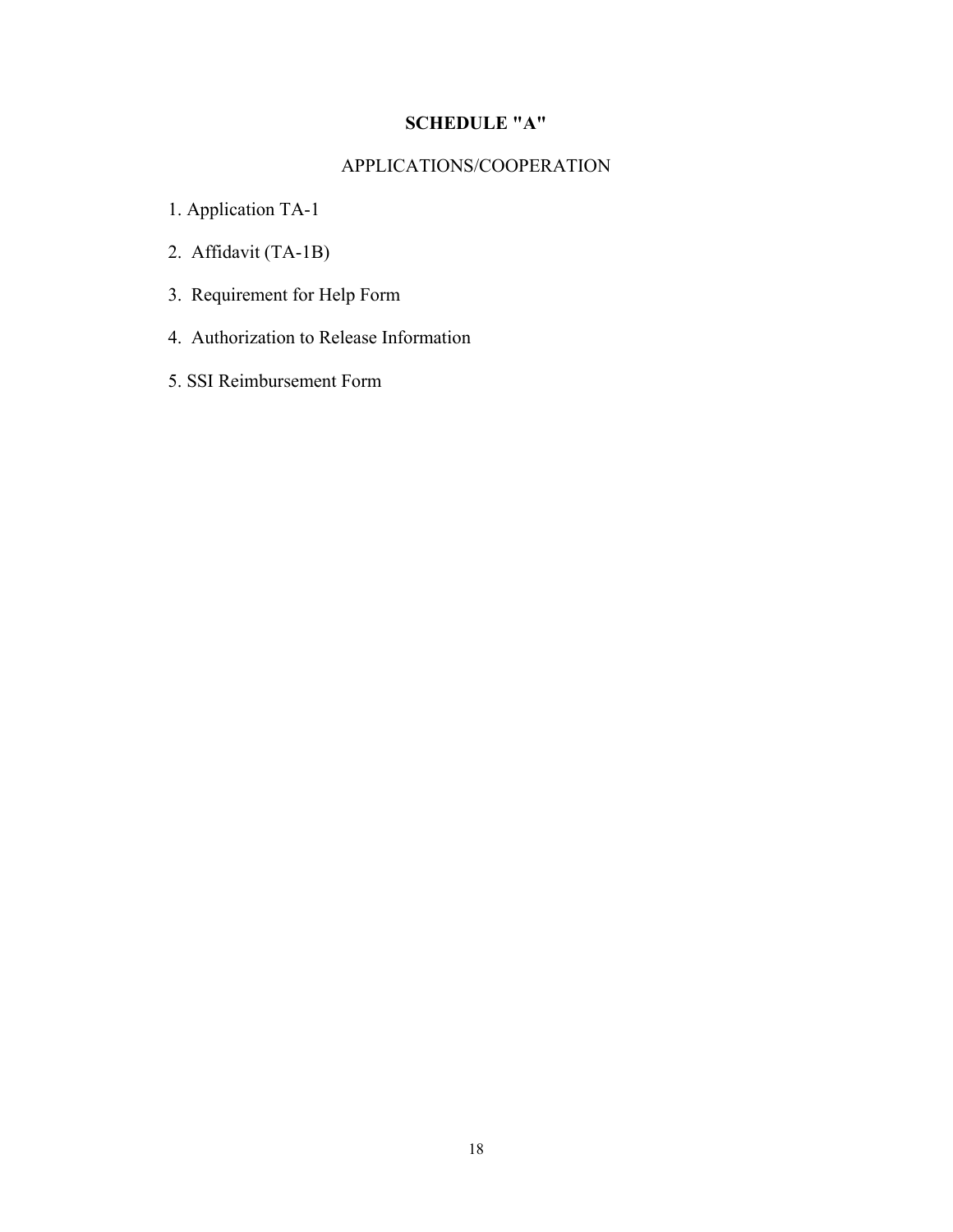#### **SCHEDULE "B"**

## NOTICE OF ACTION

- 1. Notice of Township Assistance PR-1A
- 2. Supplemental Action Form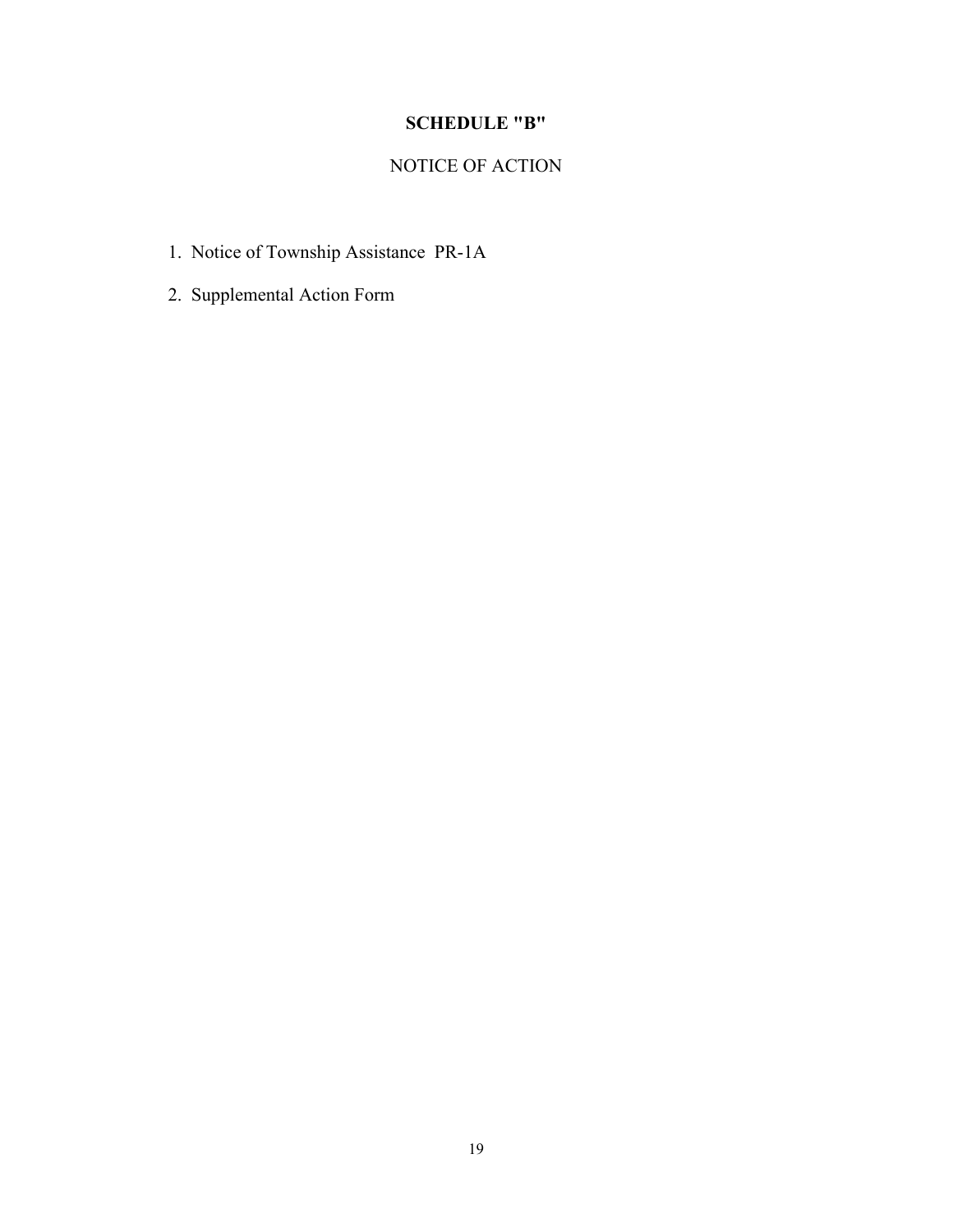## **SCHEDULE "C"**

### EMPLOYMENT

1. Employment Form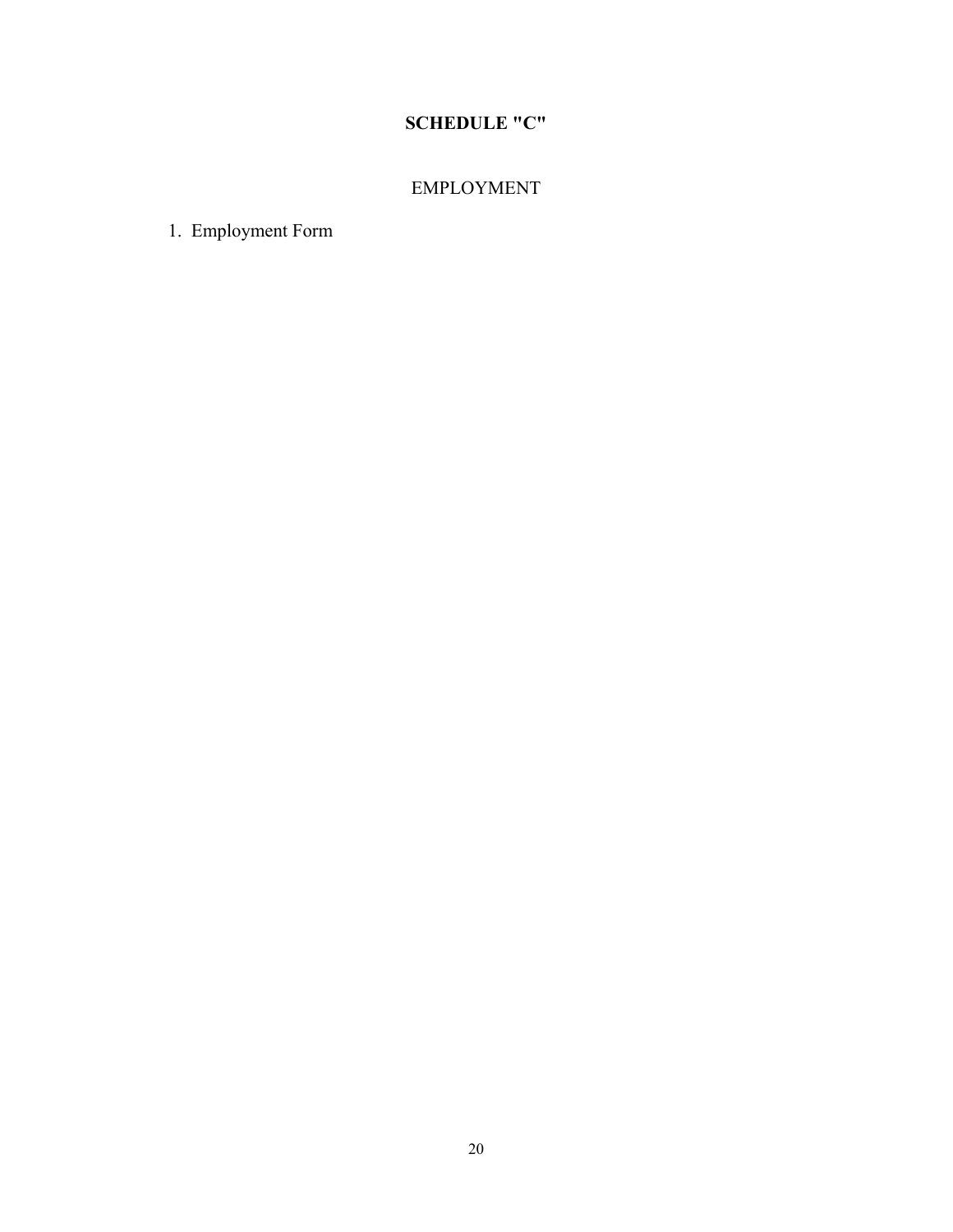#### **SCHEDULE "D"**

#### INCOME ELIGIBILITY

# 100% of Federal Poverty Guidelines

| PERSONS IN HOUSEHOLD | <b>MONTHLY GROSS INCOME</b> |  |
|----------------------|-----------------------------|--|
| 1                    | \$1133                      |  |
| $\mathfrak{D}$       | \$1526                      |  |
| 3                    | \$1919                      |  |
| 4                    | \$2313                      |  |
| 5                    | \$2706                      |  |
| 6                    | \$3099                      |  |
|                      | \$3493                      |  |
| 8                    | \$3886                      |  |

Each additional person add \$393

Amended February 1, 2022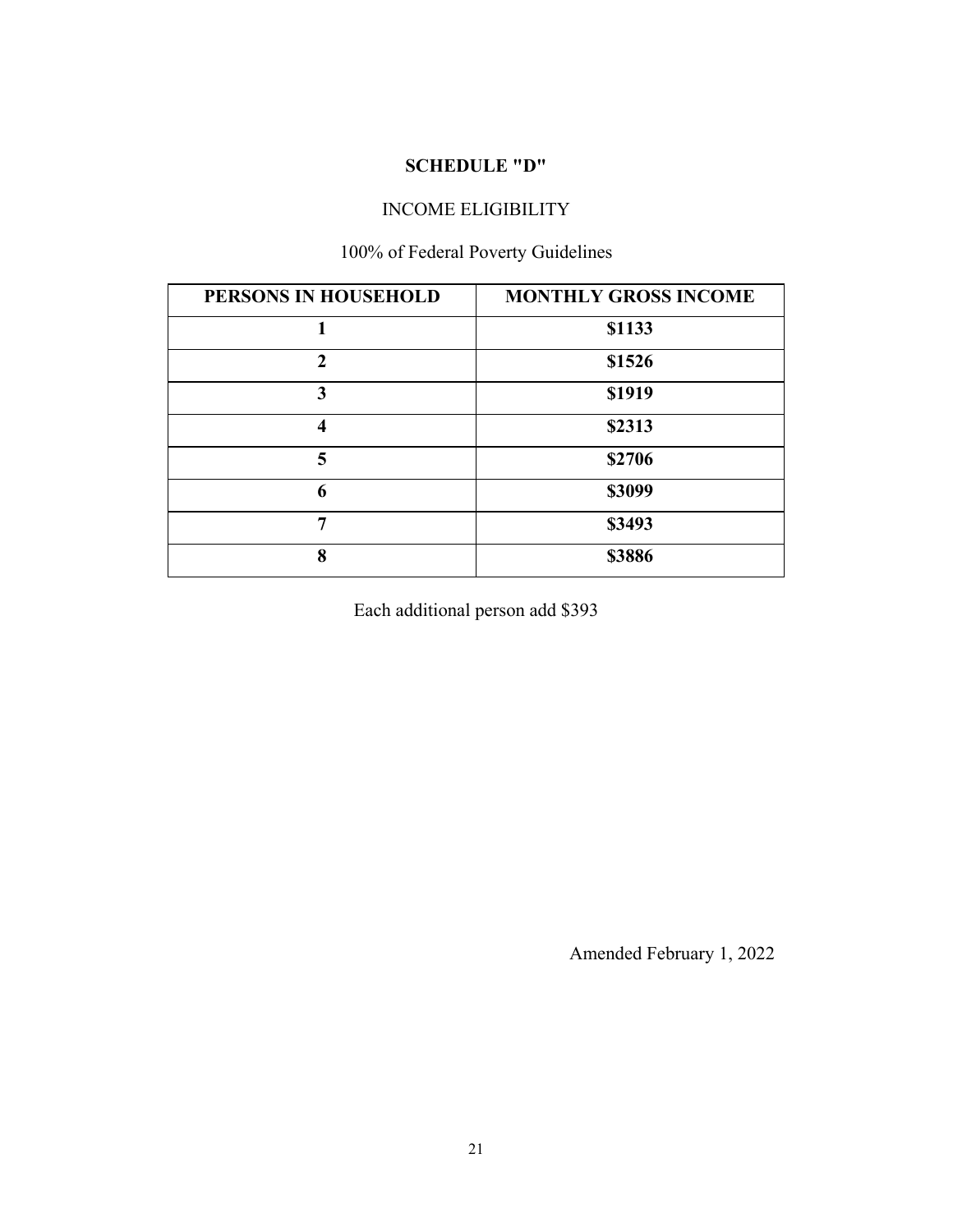## **SCHEDULE "E"**

## RECEIPTS

1. Household Budget Form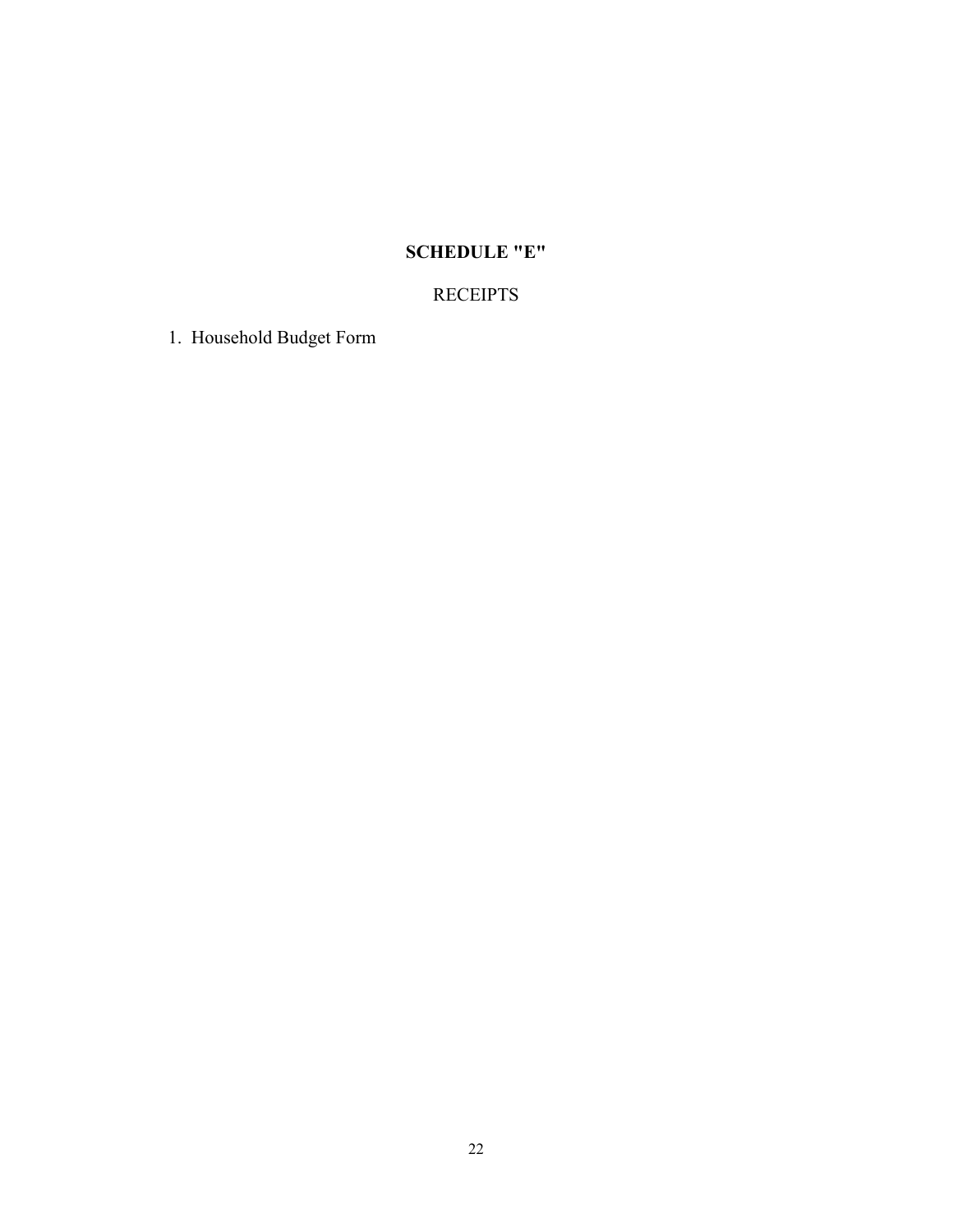# **SCHEDULE "F"**

# EXEMPTIONS (ASSETS)

1. Mortgage Lien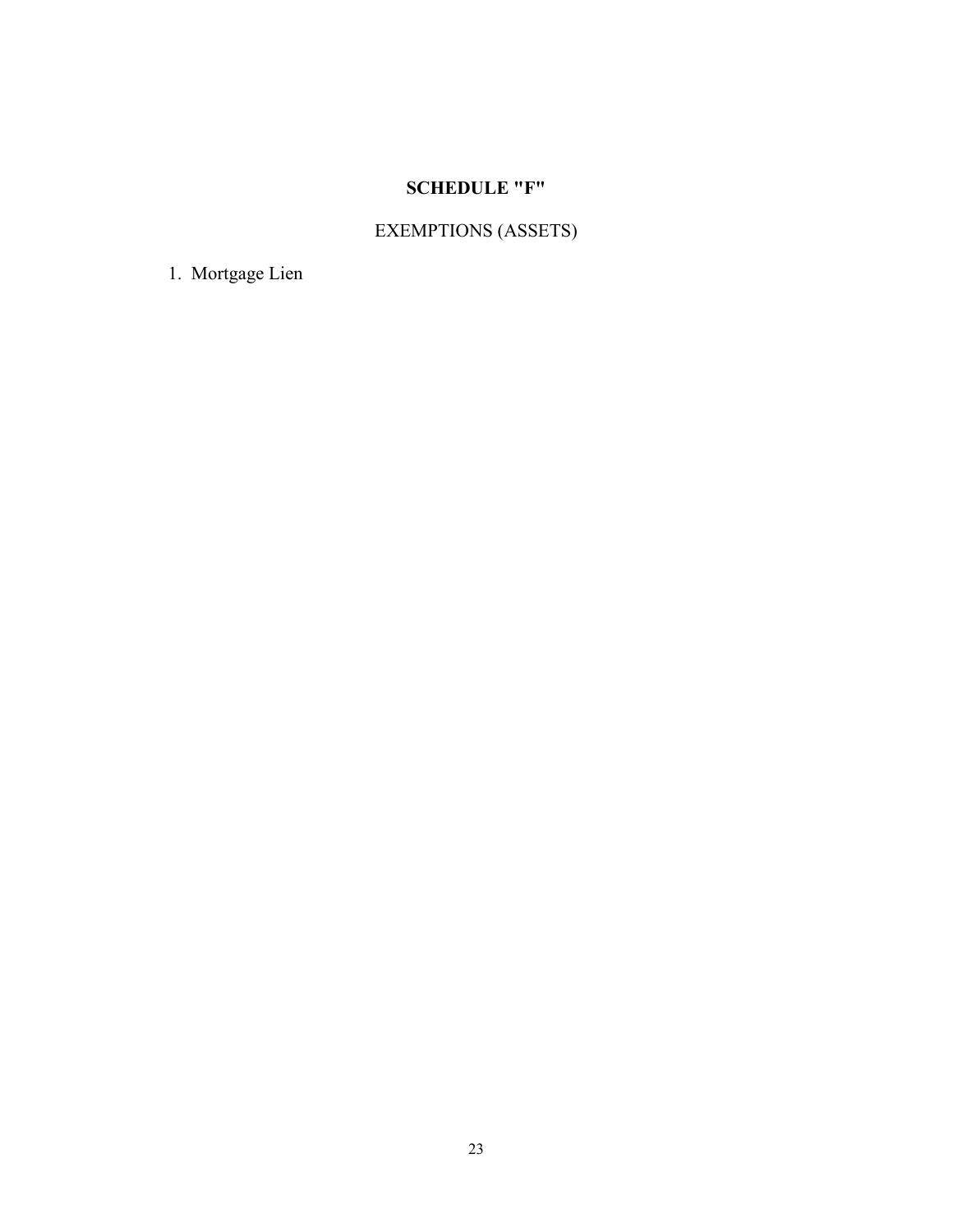## **SCHEDULE "G"**

#### WORKFARE CRITERIA

- 1. Workfare Policies
- 2. Assignment Sheet
- 3. Workfare Recipient Work Schedule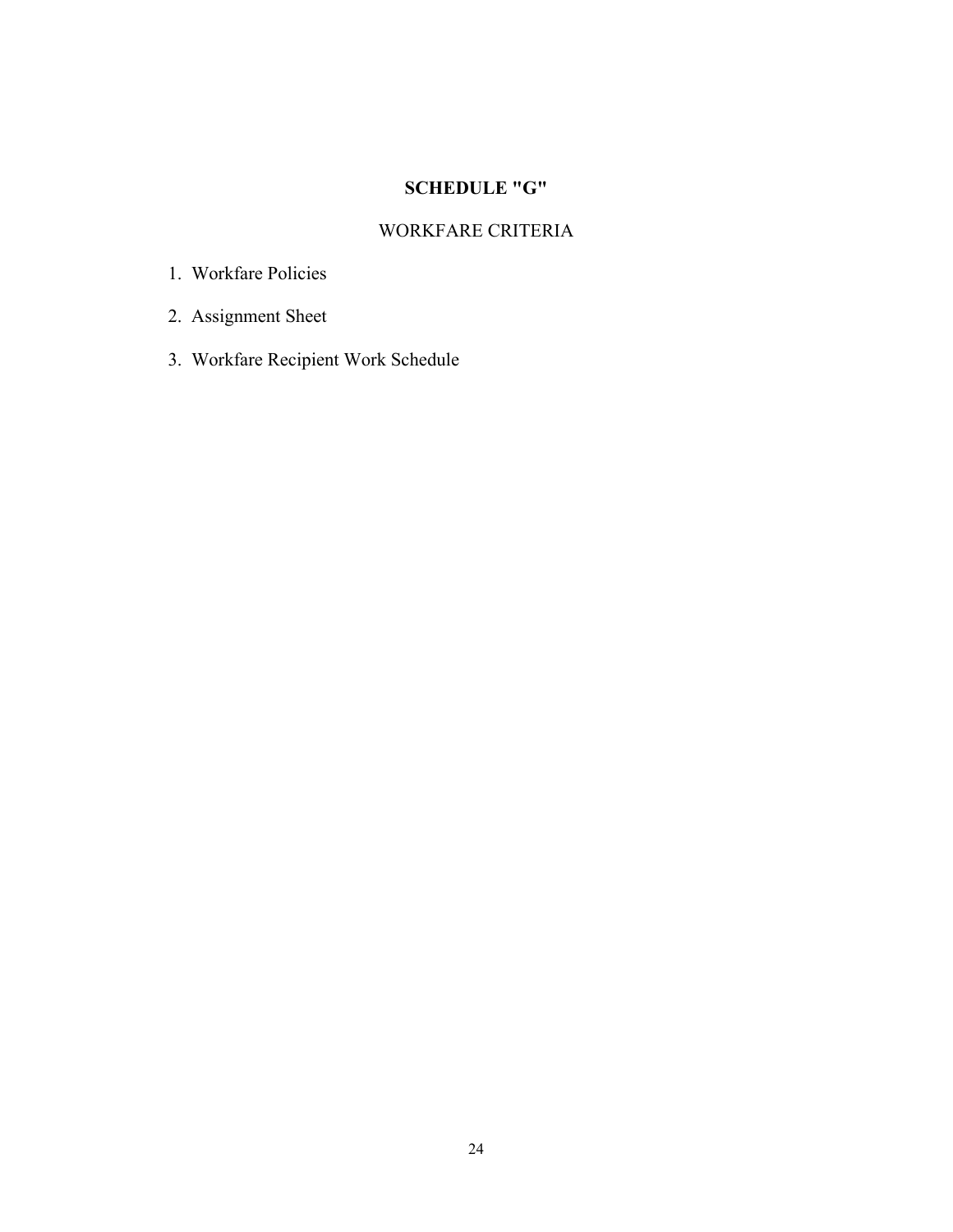#### **SCHEDULE "H"**

#### FOOD ORDER ALLOTMENTS AND PAPER PRODUCTS

| # IN HOUSEHOLD          | <b>FOOD - ONE WEEK</b> | <b>SOAP/PAPER</b><br><b>MONTHLY</b> |
|-------------------------|------------------------|-------------------------------------|
| 1                       | \$50                   | <b>\$30</b>                         |
| $\overline{2}$          | \$92                   | \$35                                |
| 3                       | \$132                  | <b>\$40</b>                         |
| $\overline{\mathbf{4}}$ | \$167                  | \$45                                |
| 5                       | \$198                  | <b>\$50</b>                         |
| 6                       | \$238                  | \$55                                |
| 7                       | \$263                  | <b>\$60</b>                         |
| 8                       | \$301                  | <b>\$65</b>                         |
|                         |                        |                                     |

Amended November 1, 2018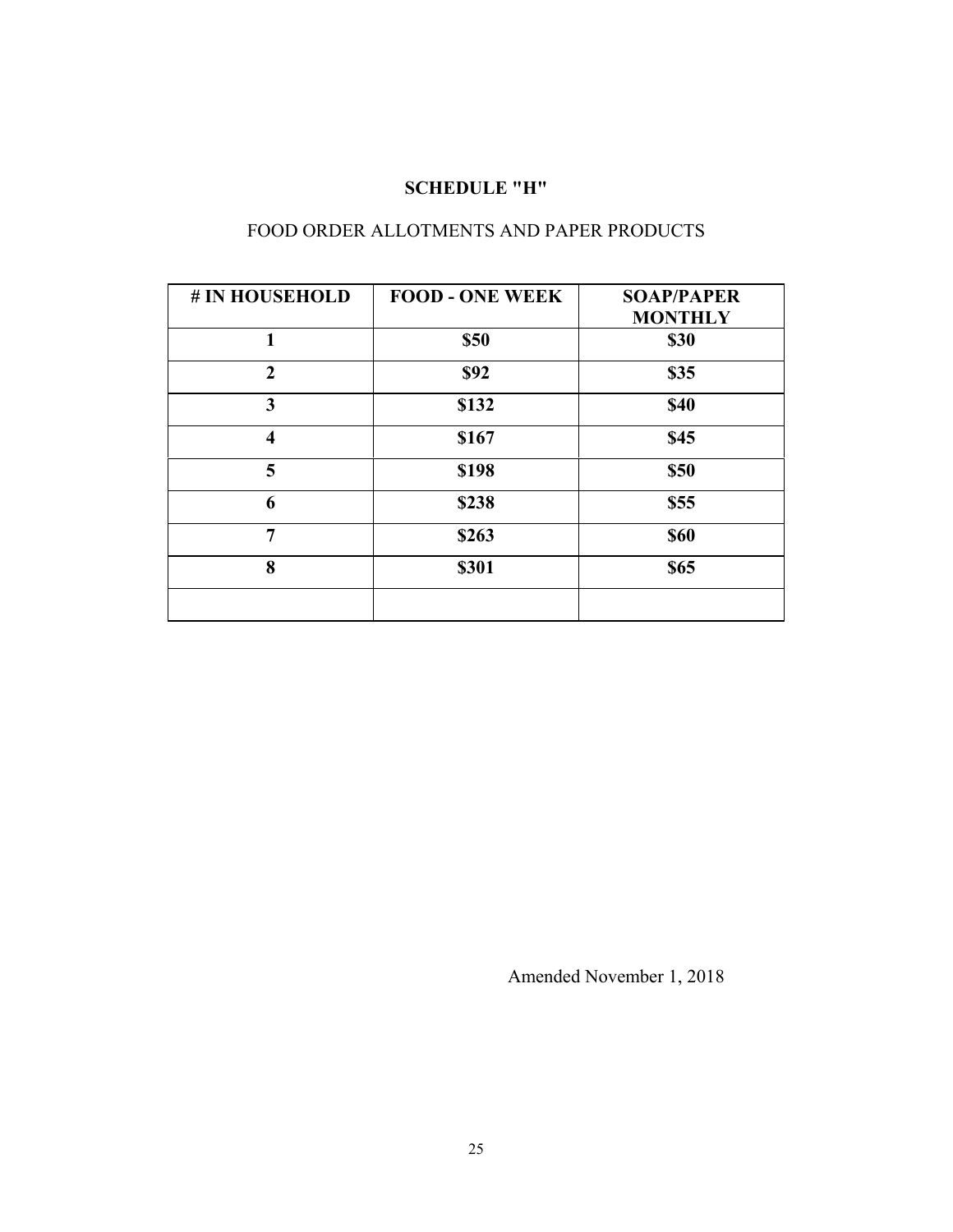#### **SCHEDULE "I"**

#### SHELTER PAYMENTS

#### The Following Shelter Payments Are **Maximum** Amounts

| # OF BEDROOMS        | <b>MONTHLY AMOUNT</b> |
|----------------------|-----------------------|
| <b>One Bedroom</b>   | \$450                 |
| <b>Two Bedroom</b>   | \$500                 |
| <b>Three Bedroom</b> | \$550                 |
| <b>Four Bedroom</b>  | <b>\$600</b>          |
| <b>Five Bedroom</b>  | <b>\$650</b>          |

Additional \$50 will be added if the utilities are included in the rent.

Amended November 1, 2018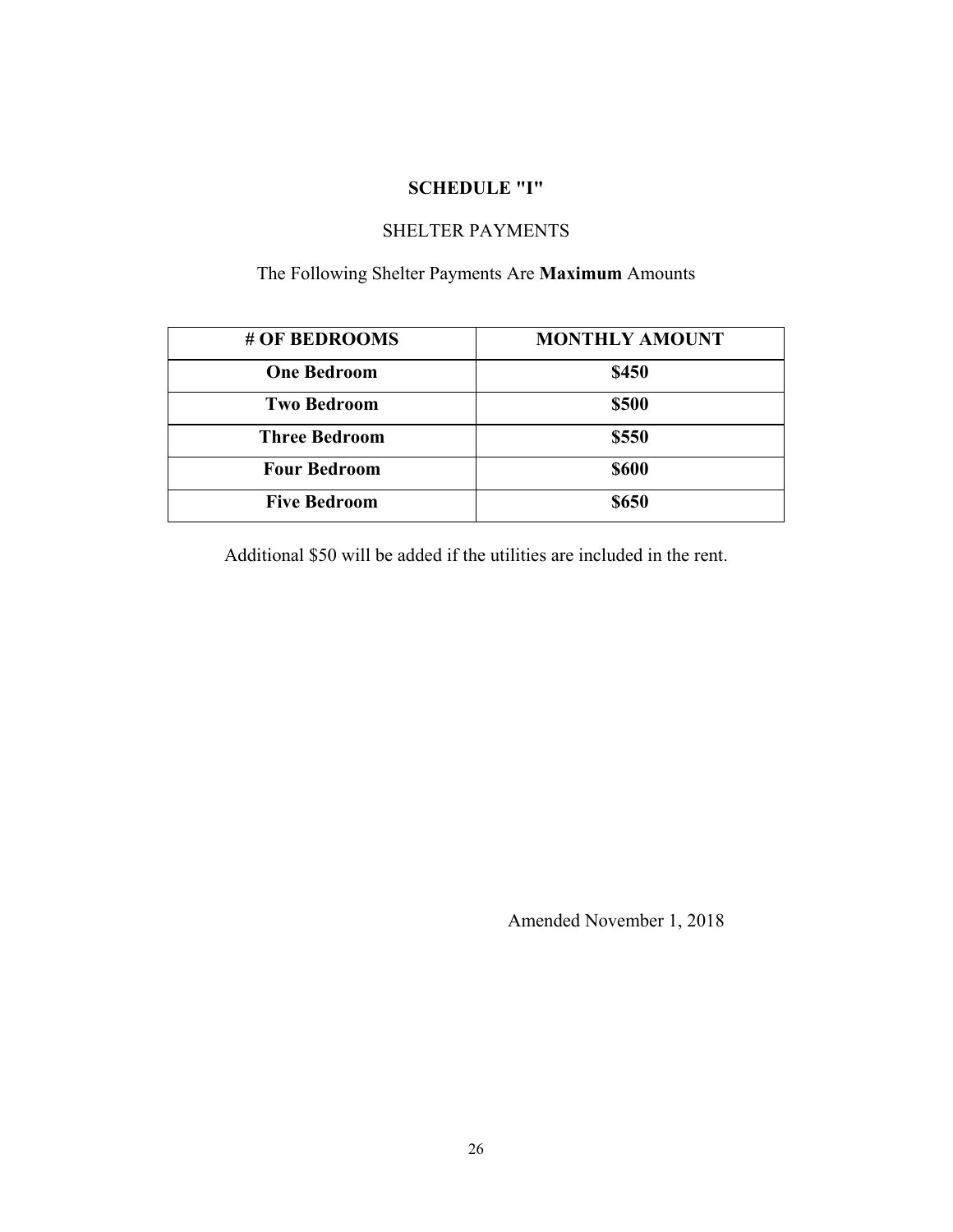## **SCHEDULE "J"**

## SHELTER DOCUMENTATION

- 1. Landlord Form
- 2. Mortgage Form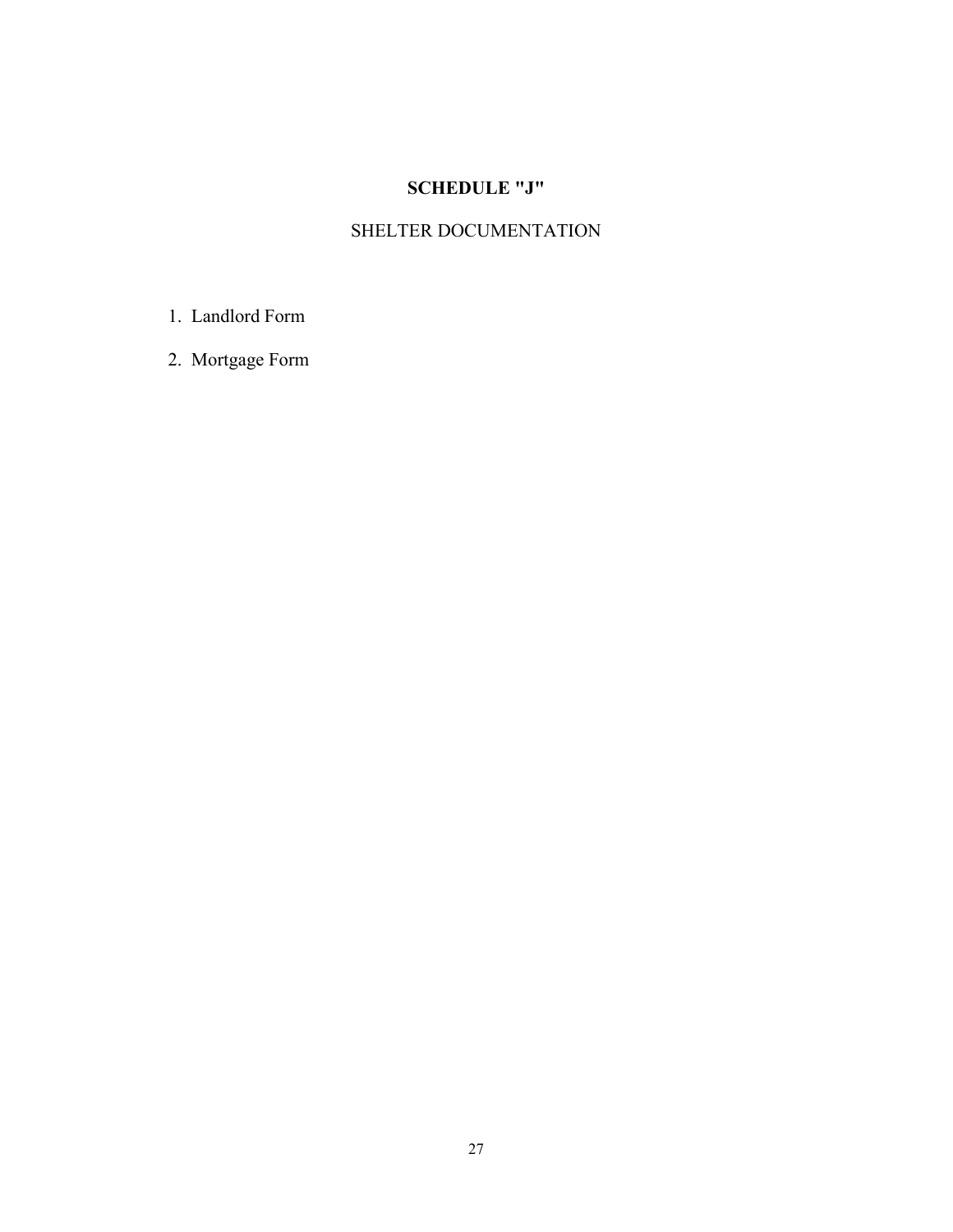## **SCHEDULE "K"**

### SHELTER DEPOSIT

1. Shelter Security Deposit Form